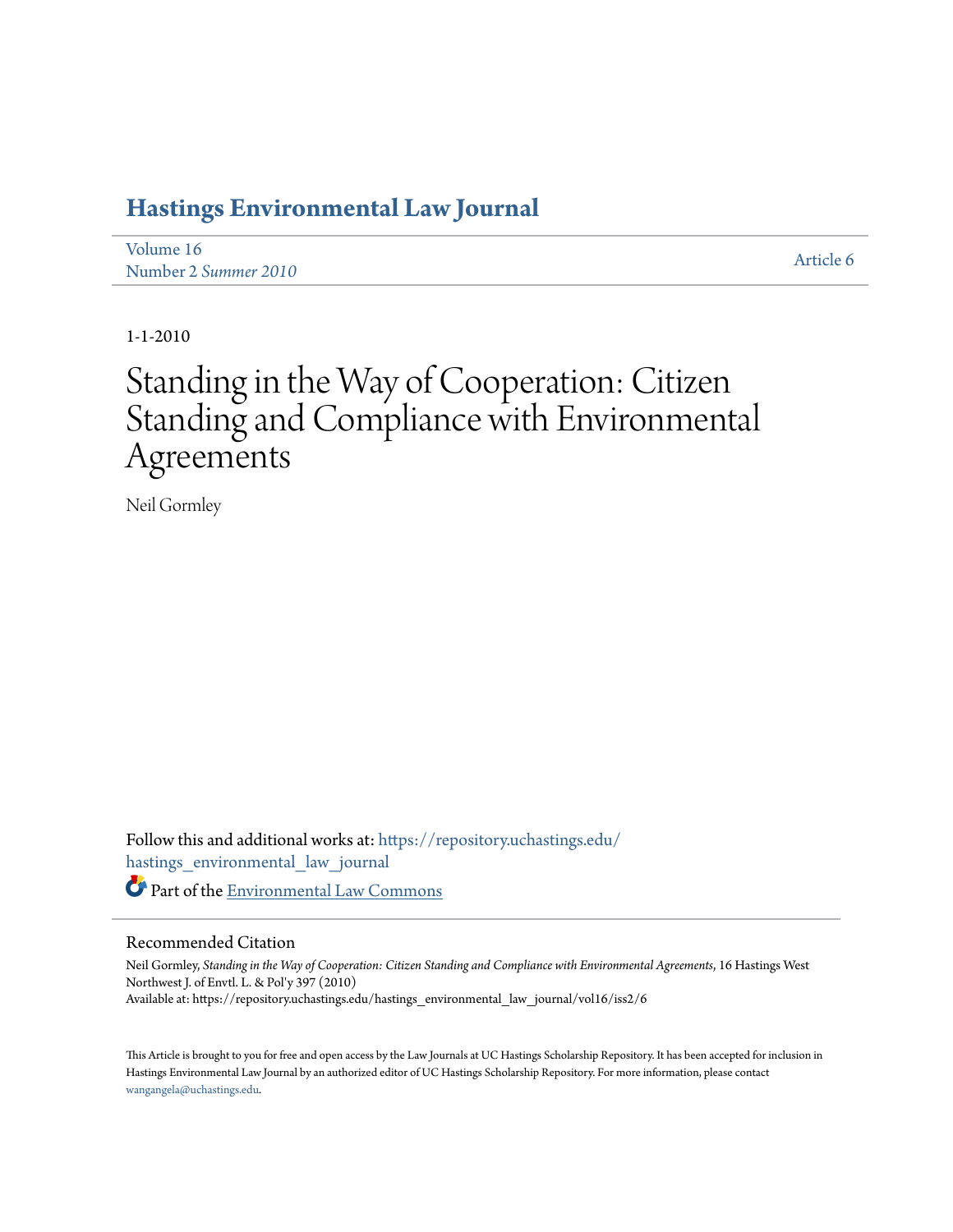## **Standing in the Way of Cooperation: Citizen Standing and Compliance with Environmental Agreements**

*Neil Gormley\** 

## **I. Introduction**

As governments increasingly have recognized that durable solutions to environmental problems require international approaches, efforts at international cooperation have proliferated. Today, cross-border pollution, global climate change, and species loss form part of a long list of environmental ills that put a premium on coordination between states. Moreover, as the regulatory decisions of one state increasingly affect others via the price of traded goods and international capital flows, environmental problems formerly viewed as purely domestic have taken on global significance. $1$ 

Recognition of the transnational character of these problems has found its way into the opinions of the Supreme Court of the United States. The Court's 2007 decision in *Massachusetts v. EPA* invoked the history of multilateral efforts to combat climate change and assessed the significance of U.S. automobile emissions as a share of total global emissions of carbon dioxide. The Court concluded that the U.S. automobile industry made a "meaningful contribution" to global greenhouse gas concentrations and, ultimately, that this was sufficient for the petitioners - a coalition of states and environmental groups that sought to force the EPA to regulate carbon dioxide under the Clean Air Act - to establish standing to sue.<sup>2</sup> Chief Justice Roberts, writing for himself and three other dissenters, likewise considered the global character of climate change, yet the conclusions he drew were starkly different.<sup>3</sup> For these dissenters, the need for international coordination tended to defeat the plaintiffs' standing: Because U.S. emissions cuts might not be matched by other countries - because, in other

<sup>\*</sup> J.D., 2009, Harvard Law School.

<sup>1.</sup> *See* Neil Gormley, Online Student Note, *Safeguarding National Environmental Regulation in a Liberalized World: Beyond the Trade Promotion Act of 2002*, HARV. L. & POL'Y REV. 2-3 (2008), *available at* http://www.hlpronline.com/Gormley\_Student\_Note.pdf.

<sup>2. 549</sup> U.S. 497 (2007).

<sup>3.</sup> *Id*. at 535 (Roberts, C.J. dissenting).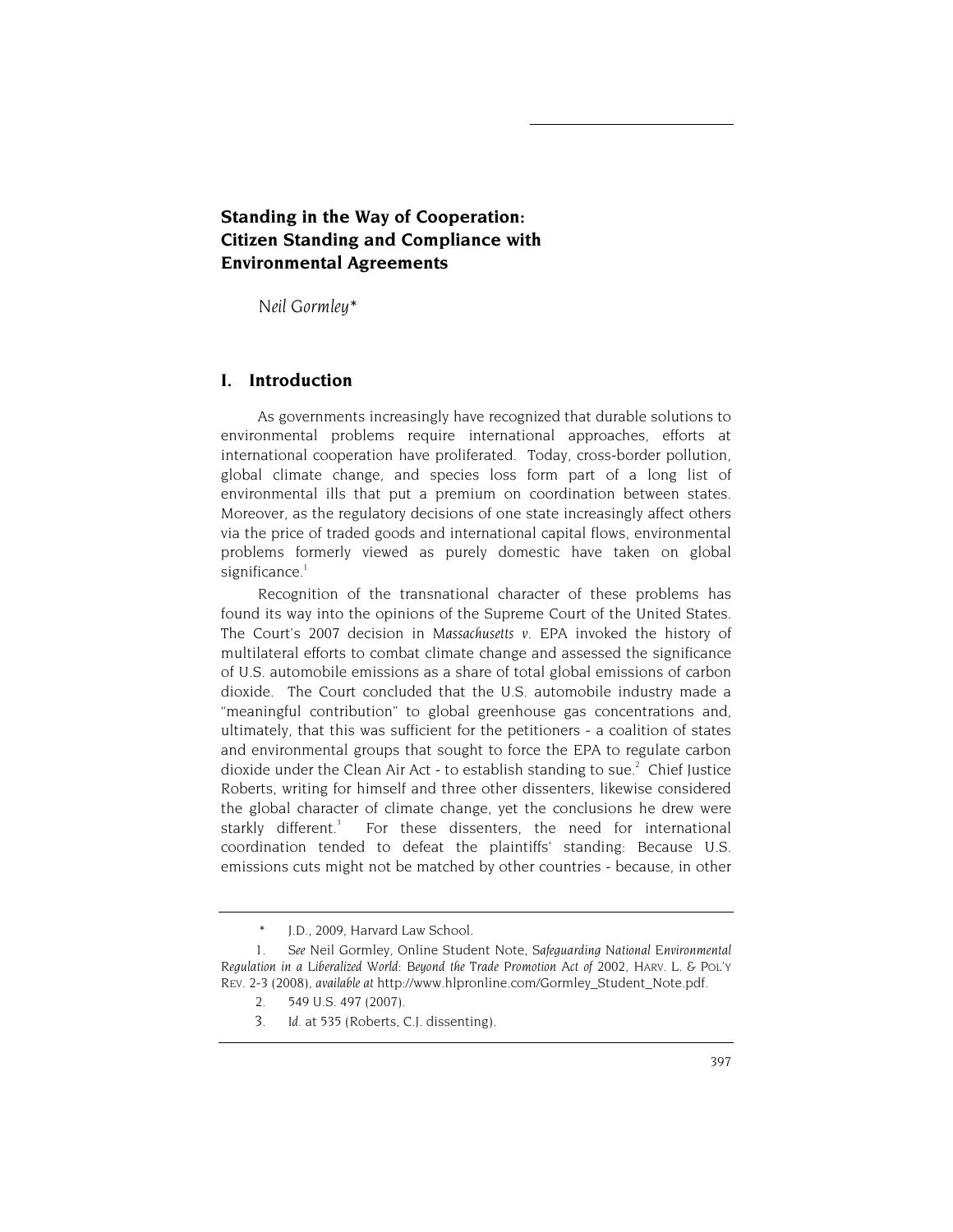words, efforts at coordination may fail - the plaintiffs could not establish that a judicial remedy would redress their injuries.<sup>4</sup> In effect, these justices insist that climate change and other global environmental problems are nonjusticiable.<sup>5</sup> That is, they are questions for the political branches, not the judiciary.<sup>6</sup>

Even though the ineffectiveness of unilateral efforts was a major component of the Chief Justice's dissent, little notice has been paid - in *Massachusetts v. EPA*, or elsewhere - to the effect that standing doctrine may have on the ability of the United States to coordinate effectively with other nations in dealing with climate change and other global environmental problems. This paper sets out to explore the possibility that domestic judicial enforcement of global environmental agreements tends to strengthen efforts at international coordination, and thereby suggests a deep irony in Chief Justice Roberts' argument. For the Chief Justice, the absence of international coordination defeats standing. But a strict doctrine of standing may itself hinder international coordination.7

The argument proceeds in three parts. I begin by summarizing the current state of constitutional standing doctrine as it relates to environmental problems, and identify the risk that strict standing requirements will decrease the prospects for effective enforcement of environmental laws. I then explore the link between citizen suits and compliance with international environmental agreements, and suggest that doctrinal developments that restrict citizen enforcement - including but perhaps not limited to new standing obstacles - will hinder compliance. Finally, I argue that the availability of domestic enforcement will bolster the credibility of U.S. commitments, ultimately strengthening the U.S. government's hand in international negotiations.

## **II. Standing at a Crossroads**

The core requirements of standing, as articulated by the Supreme Court in Lujan v. Defenders of Wildlife,<sup>8</sup> are derived from the "case or controversy" requirement of Article III of the Constitution, and as such are now generally assumed to be beyond the power of Congress to modify by

<sup>4.</sup> *Id*. at 544-46 (Roberts, C.J., dissenting).

<sup>5.</sup> *Id.* at 536 (Roberts, C.J., dissenting).

<sup>6.</sup> *Id*.

<sup>7.</sup> The petitioners themselves pointed out a similar circularity in the dissenters' reasoning, suggesting that a favorable outcome in their lawsuit would increase the likelihood of emissions regulation by China and India. *See id*. at 544. My argument about standing, I will attempt to show, implicates questions of institutional design that are both more durable and relevant to a wider range of international problems.

<sup>8. 504</sup> U.S. 555 (1992).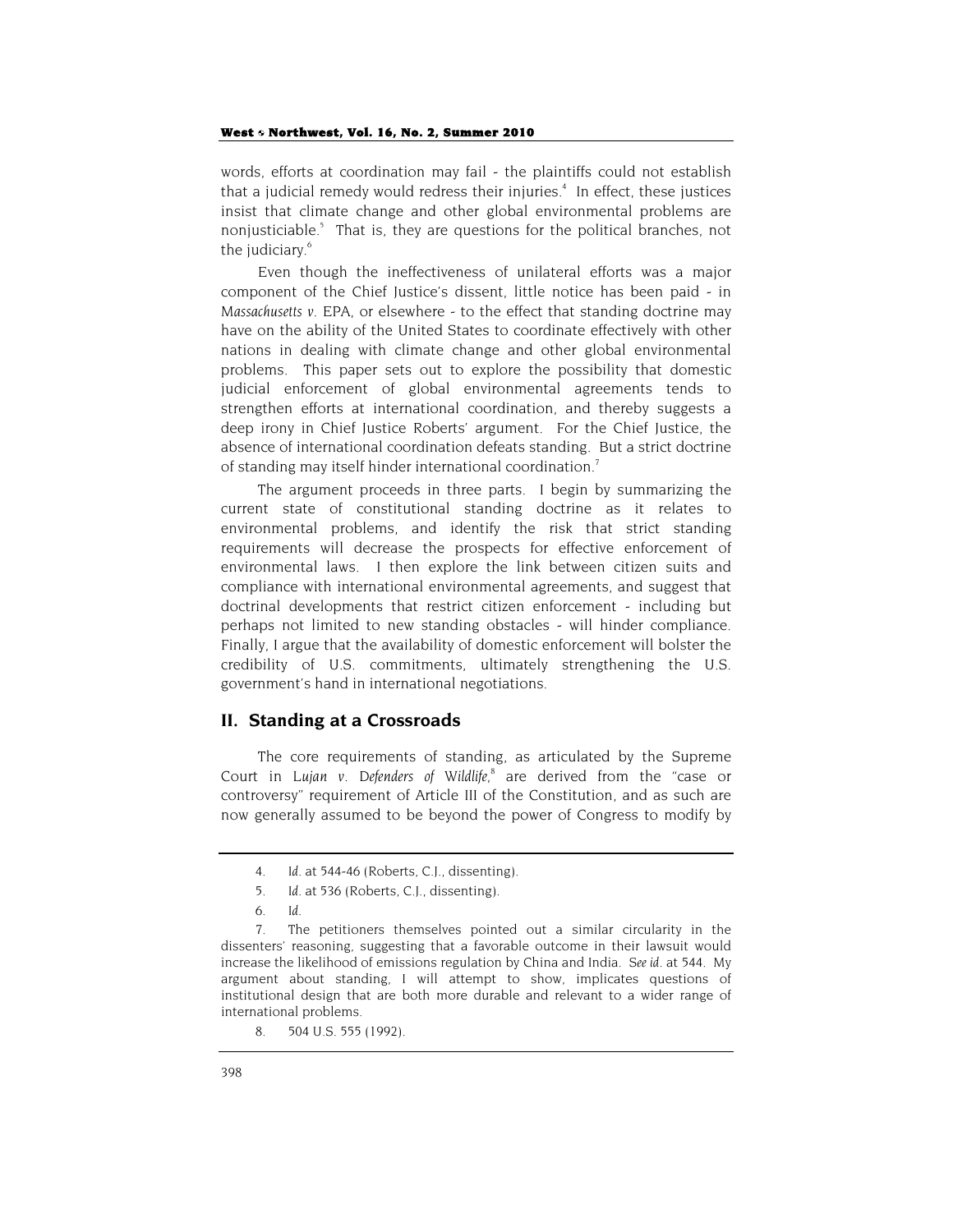statute.<sup>9</sup> The Constitution requires that a plaintiff allege "personal injury fairly traceable to the defendant's allegedly unlawful conduct and likely to be redressed by the requested relief." $10$  Thus, Article III standing is commonly understood to have three mandatory components: injury in fact, causation, and redressability.

The doctrine of standing is intended to preserve the adversarial nature of the litigation process "by assuring . . . that the parties before the court have an actual, as opposed to professed, stake in the outcome."11 *Lujan*, however, resurrects private law notions of injury that are not only ancillary to the stated goal of ensuring vigorous prosecution of lawsuits, but also are largely incompatible with the modern statutory approach to environmental regulation.<sup>12</sup> Fundamentally, this incompatibility derives from the fact that modern environmental law sets out to regulate the few in order to vindicate the interest of the many in preservation of a public good - a clean environment. The *Lujan* approach to standing tends to prevent the intended beneficiaries of environmental regulation - citizens generally - from enforcing these statutorily created rights.<sup>13</sup> It does so in at least three ways.

First, *Lujan* defines the necessary injury in such a way that the values that environmental litigation generally seeks to protect are difficult to conceptualize as injuries. Whereas earlier decisions had focused the standing inquiry on whether the plaintiff had suffered a legal wrong.<sup>14</sup> *Association of Data Processing Serv. Orgs. v. Camp15* opened the door for the reinsertion of a factual conception of injury from the common law. *Lujan* tied this factual inquiry more closely to private law notions: a constitutionally sufficient "injury-in-fact" must be "concrete and particularized" and must "affect the plaintiff in a personal and individual way."16

The difficulty that meeting this concreteness requirement poses for environmental plaintiffs is evident from even a cursory examination of the cases that have reached the Supreme Court. Though the Supreme Court

- 14. *See* Percival, *supra* note 12 at 827-28.
- 15. 397 U.S. 150, 151 (1970),
- 16. *Lujan*, 504 U.S. at 560.

<sup>9.</sup> Cass R. Sunstein, *What's Standing After* Lujan*? Of Citizen Suits, "Injuries," and Article III*, 91 MICH. L. REV. 163, 166 (1992).

<sup>10.</sup> *DaimlerChrysler Corp. v. Cuno*, 547 U.S. 332, 342 (2006).

<sup>11.</sup> *Lujan*, 504 U.S. at 581 (Kennedy, J., concurring).

<sup>12.</sup> *See generally*, Robert V. Percival, *Greening the Constitution - Harmonizing Environmental and Constitutional Values*, 32 ENVTL L. 809 (2002).

<sup>13.</sup> Justice Scalia's majority opinion warned expressly that standing served to exclude beneficiaries of regulation more readily than the subjects of it. *Lujan*, 504 U.S. at 562 ("Thus, when the plaintiff is not himself the object of the government action or inaction he challenges, standing is not precluded, but it is ordinarily 'substantially more difficult' to establish.").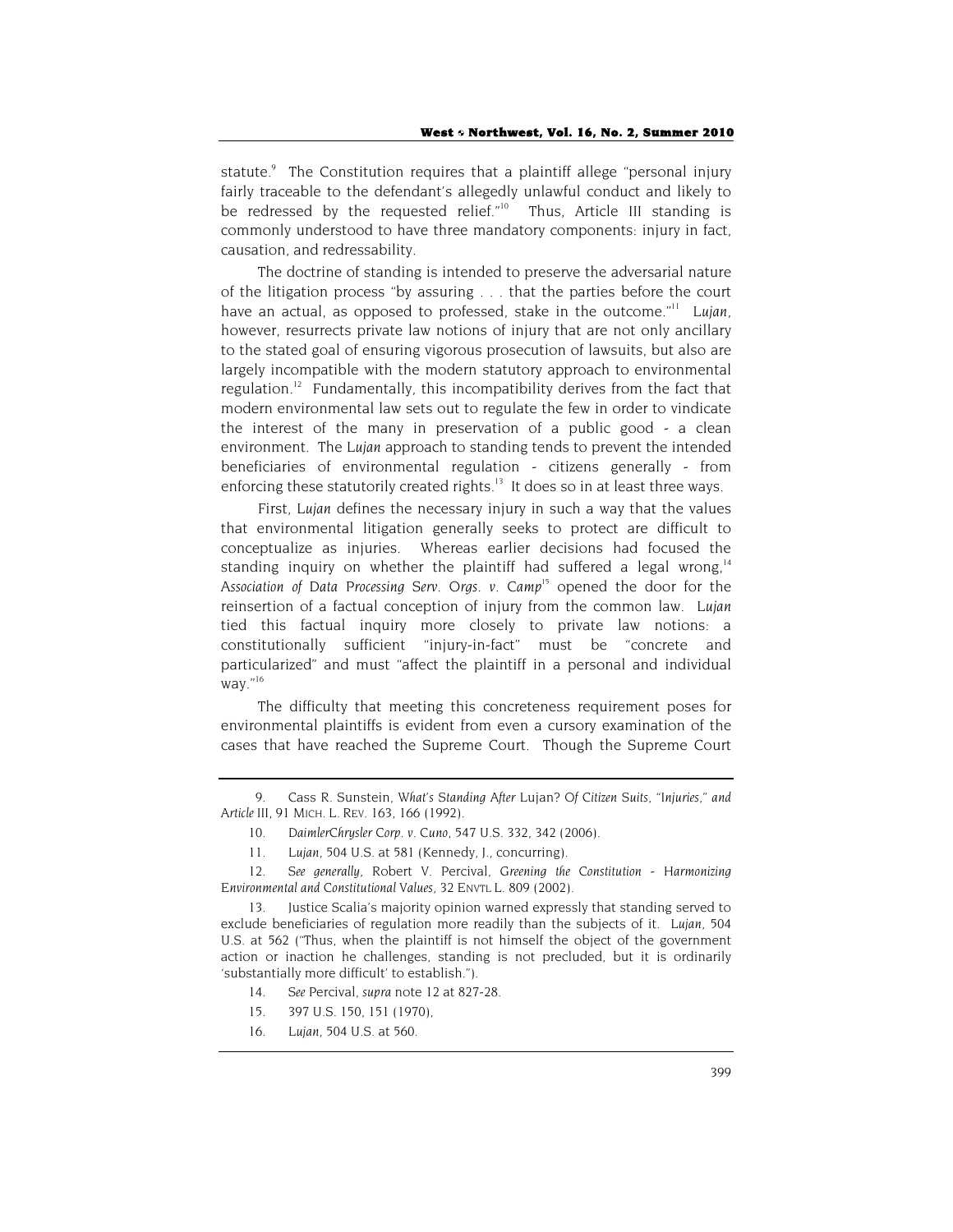conceded in *Sierra Club v. Morton<sup>17</sup>* that aesthetic injuries may be sufficient to satisfy Article III, the Court has repeatedly raised the bar for establishing that an aesthetic injury is sufficiently concrete. Thus, in *Lujan v. National Wildlife Foundation*, the Court held that recreating in the vicinity of affected public lands is insufficient to establish a concrete injury where the public lands at issue are expansive.<sup>18</sup> Lujan v. Defenders of Wildlife highlighted these difficulties in the context of environmental harms that cross national borders. There, the injury was not sufficiently concrete because plaintiffs who worked with endangered species in Egypt that would be wiped out by flooding had not specified when exactly they next planned on visiting them.<sup>19</sup> Holdings like this one prompt the question: What possible interest could be served by a requirement that environmental groups purchase plane tickets before bringing suit? The lines that the court draws between aesthetic injuries that count and aesthetic injuries that do not seem to have little if anything to do with the ostensible goal of safeguarding the adversarial process, and a great deal more to do with vestigial notions of what would have constituted injury at common law.

The second obstacle that *Lujan* presents to the effective vindication of environmental claims is the requirement that injury in fact be, not just concrete, but actual or imminent.<sup>20</sup> Limiting standing to actual or imminent environmental harms is deeply at odds with core rationales of environmental regulation. Environmental concerns often involve long time horizons, nonlinear feedback, catastrophic and irreversible harms, and high degrees of uncertainty.<sup>21</sup> When standing excludes claims under environmental statutes until environmental harms are actual or imminent, the potential for the judiciary to play an important role in the enforcement of environmental laws is seriously undermined.<sup>22</sup> These concerns apply with equal or greater force when the environmental problem at issue is one of international scope. When the environmental harms are not local, but global, the disconnect between the regulated action and the felt harm tends to be greater, both temporally and geographically.<sup>23</sup> Moreover, global markets allocate environmental goods and services in such a way that even localized environmental catastrophes will tend to occur simultaneously,

<sup>17. 405</sup> U.S. 727 (1972).

<sup>18.</sup> 497 U.S. 871, 886-89 (1990).

<sup>19.</sup> *Lujan*, 504 U.S. at 559.

<sup>20.</sup> *Id*. at 560.

<sup>21.</sup> *See generally* Robert Nadeau, THE ENVIRONMENTAL ENDGAME (Rutgers Univ. Press 2006).

<sup>22.</sup> Jonathan Remy Nash, *Standing and the Precautionary Principle*, 108 COLUM. L. REV. 494 (2008), emphasizes this incongruity in arguing for an approach to standing that is more consonant with the precautionary principle.

<sup>23.</sup> Climate change is an obvious example. *See* Evan Mills, *Insurance in a Climate of Change*, SCIENCE, August 2005, at 1040-44.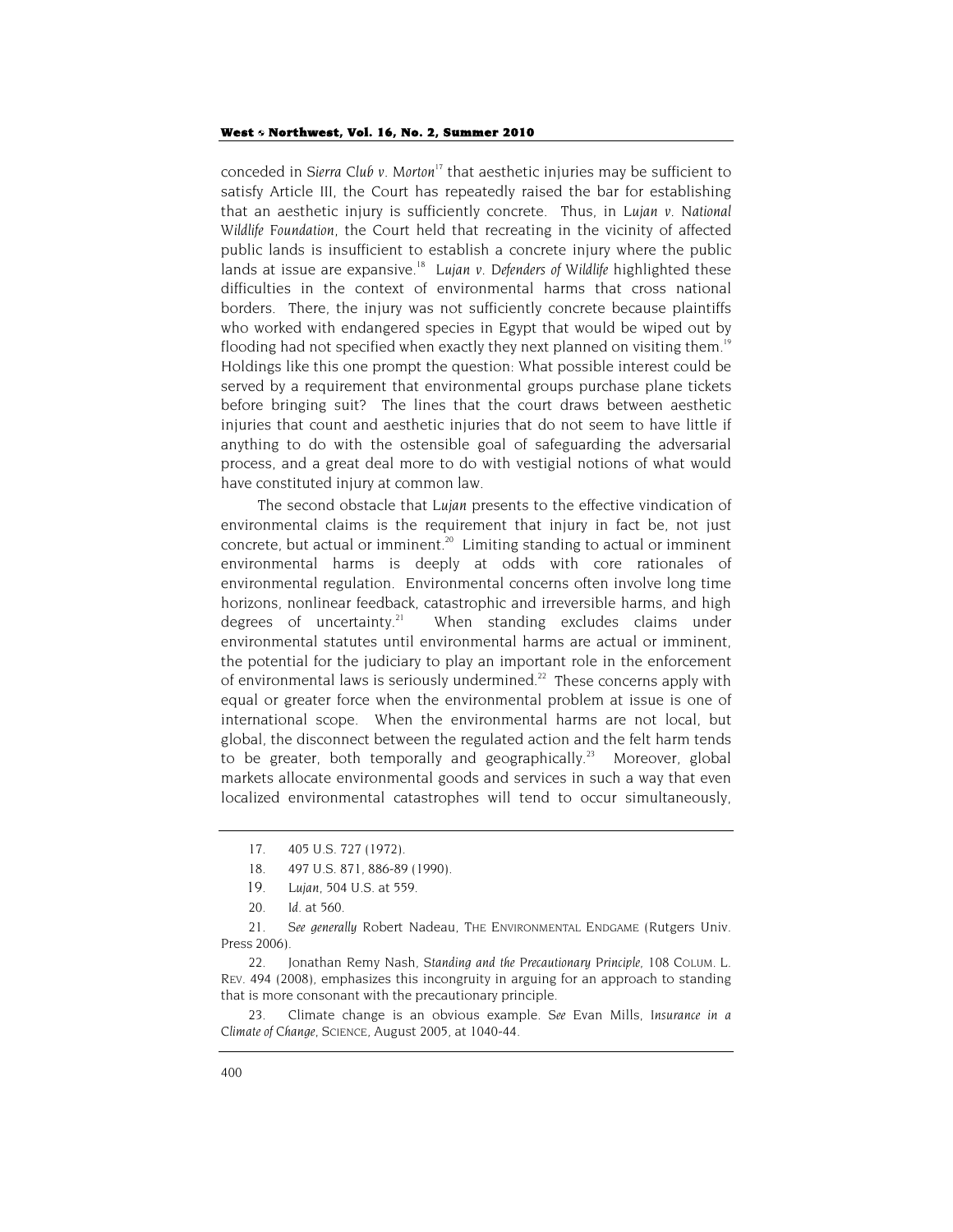rather than in successive, and thus cautionary, crises.<sup>24</sup> The environmental harms that international environmental agreements are most likely to be concerned with, therefore, are perhaps the least likely to qualify as actual or imminent.

The second and third prongs of the test for Article III standing causation and redressability - may also pose problems for plaintiffs seeking to vindicate environmental claims. When dealing with complex environmental phenomena, lines of causation can be extremely difficult to prove. If plaintiffs were required to establish that particular instances of non-enforcement of laws, for example, were causally linked to the concrete harms that they rely on to establish injury in fact, large numbers of citizen suits would never make it out of the gate. But the treatment of these requirements in environmental cases is somewhat confused, primarily because of the relaxation of these requirements for so-called "procedural injuries." $25$  As Justice Kennedy explained in his concurrence. "Congress has the power to [articulate] chains of causation that will give rise to a case or controversy where none existed before."26 But in *Lujan*, as elsewhere, it was unclear whether failure to consult under the Endangered Species Act constituted a "procedural injury" and, if not, why not. A majority of the Court joined Justice Scalia's assertion that the plaintiffs were required to establish causation and redressability, but only a plurality concluded that they failed in doing so. The imprecisely defined exception for procedural injuries is further evidence of the atavism of *Lujan*'s approach to constitutional standing: the exception is an implicit recognition that private law notions of injury and causation are fundamentally incompatible with Congress's approach to environmental regulation.

There is additional uncertainty surrounding the requirement that an injury not be generalized or widespread. In *Duke Power Co. v. Carolina Environmental Study Group, Inc.*, the Court explained, "we have declined to grant standing where the harm asserted amounts only to a generalized grievance shared by a large number of citizens in a substantially equal measure. $n^{27}$  The Court subsequently clarified that, at least where a suit concerns a procedural injury, "the fact that a political forum may be more readily available where an injury is widely shared . . . does not, by itself, automatically disqualify an interest for Article III purposes." $38$  Given the tentative phrasing of the conclusion, however, and the fact that it does

<sup>24.</sup> HERMAN DALY, BEYOND GROWTH 164-66 (1996).

<sup>25.</sup> Justice Scalia's enigmatic "footnote 7" concedes that standing requirements are loosened for procedural injuries, but makes not attempt to define the term. *Lujan*, 504 U.S. at 573 n. 7.

<sup>26.</sup> *Id*. at 580.

<sup>27. 438</sup> U.S. 59, 80 (1978).

<sup>28.</sup> *Federal Election Commission v. Akins*, 524 U.S. 11, 24 (1998).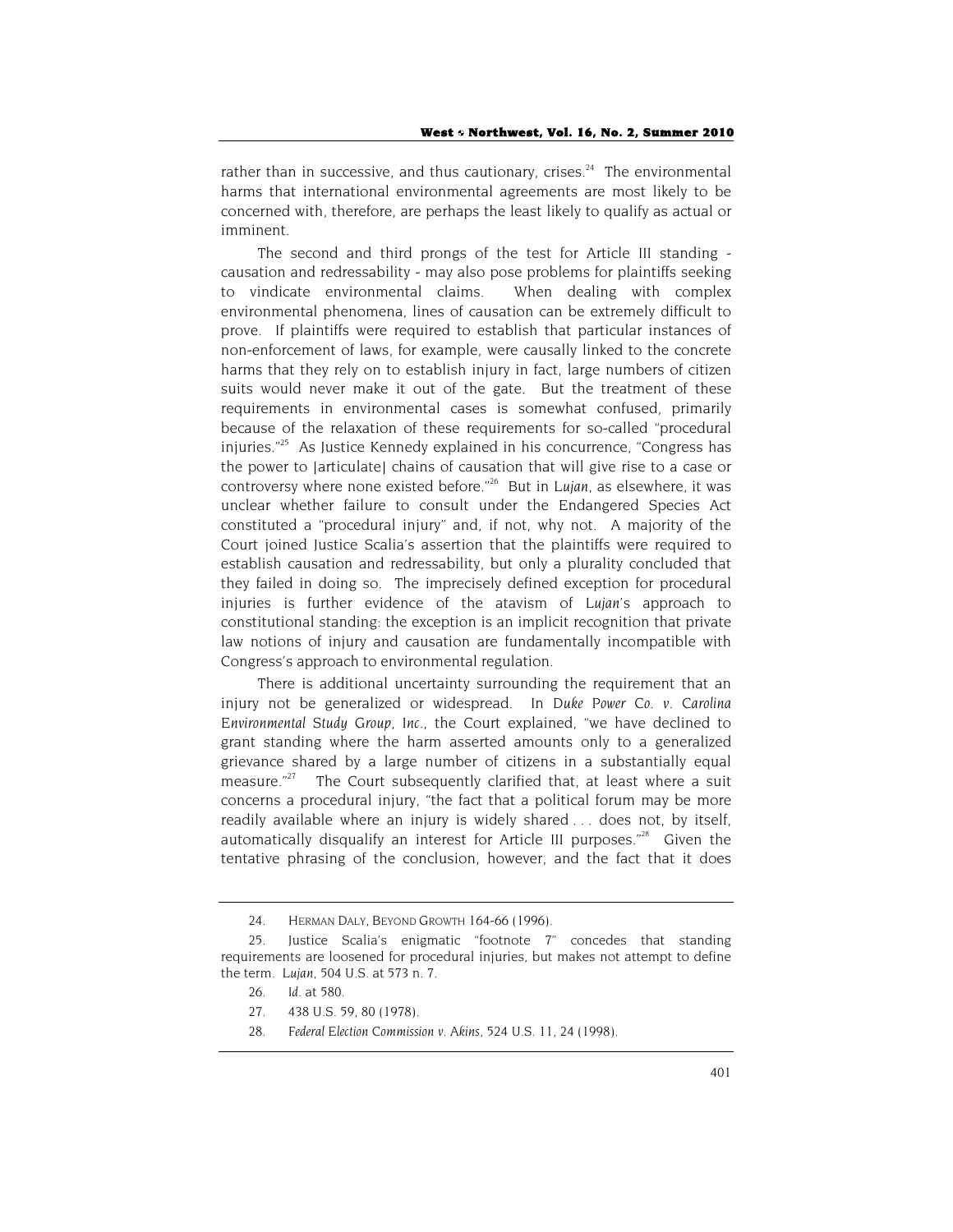appear to be in some tension with the requirement that an injury in fact be "particularized" and "personal," some uncertainty persisted as to whether diffuse harms are enough to satisfy Article III standing. What does seem clear is that courts are still free to decline to exercise jurisdiction, on prudential grounds, in such circumstances.<sup>29</sup> Given that environmental harms, especially when they stem from problems of global scope, are often highly diffuse,<sup>30</sup> it is clear that the resolution of this question bears closely on the enforceability of environmental laws.

This was, broadly speaking, the state of standing doctrine when *Massachusetts v. EPA* was decided. In that opinion, the four dissenters hewed close to *Lujan* in applying a very strict test for standing. They argued that petitioners lacked standing for several independently sufficient reasons: the global scope of climate change defeated the requirement of particularized injury; the uncertainty surrounding predictions of rising sea levels rendered the claimed injury "conjecture"; and automobile emissions standards would not redress the asserted injury, because the contribution of U.S. autos to global concentrations of greenhouse gases was too small.<sup>31</sup>

As noted, a majority of five justices disagreed, holding there that the state of Massachusetts had established standing based on the globalwarming-induced injuries that it alleged.<sup>32</sup> So did Massachusetts v. EPA signal a sea change in the law of standing? Three years later, several key questions remain unanswered.

Perhaps most fundamentally, *Massachusetts v. EPA* throws into sharp relief the mismatch between the types of private law injuries that are cognizable for standing purposes and the nature of modern environmental problems. While scientists and politicians alike are focused on the globespanning, macroscopic, and potentially catastrophic harms threatened by climate change, the Supreme Court of the United States is bound by its own doctrine of standing to focus on a few inches of Massachusetts coastline. And the *Massachusetts* decision made no headway in resolving the apparent absurdity. Because Justice Stevens' majority opinion relied on the loss of this property interest to rising oceans (which process it accepted as having already begun), it is hard to see *Massachusetts v. EPA* as a hard case with respect to concreteness of the injury or imminence of the injury. Future environmental plaintiffs, therefore, will be bound by the same old rules.

Less clear is whether *Massachusetts v. EPA* puts to rest concerns that diffuse or widespread injuries fall short of Article III. Stevens declares that

<sup>29.</sup> *See* Bradford C. Mank, *Standing and Global Warming: Is Injury to All Injury to None?*, 35 ENVTL. L. 1, 28 (2005).

<sup>30.</sup> *See* Jon Owens, *Comparative Law and Standing to Sue: A Petition for Redress of the Environment*, 7 ENVTL. LAW. 321, 331 (2001).

<sup>31. 549</sup> U.S. at 540-46 (Roberts, C.J. dissenting).

<sup>32.</sup> *Id.* at 535.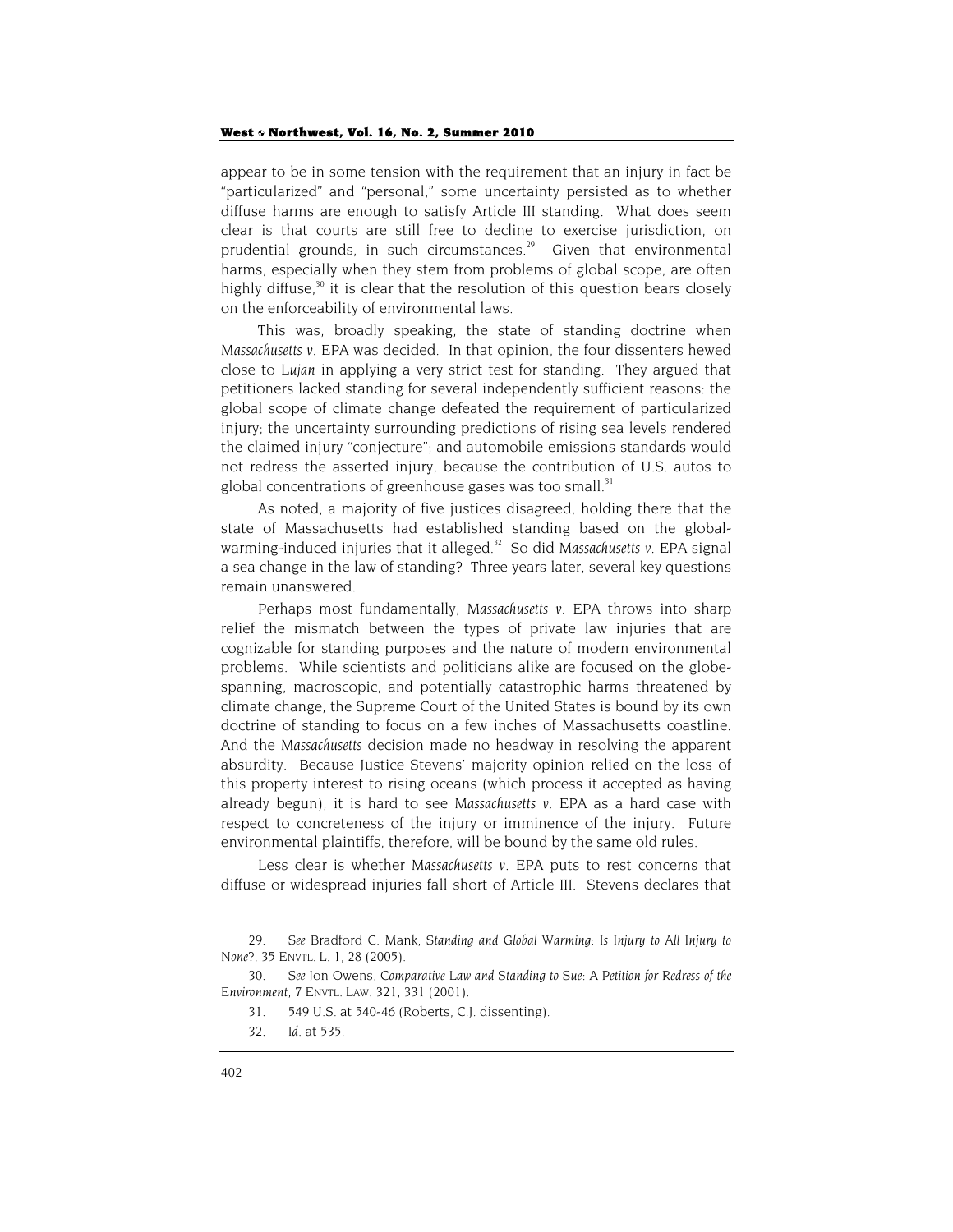the fact that "climate-change risks are 'widely shared' does not minimize Massachusetts' interest in the outcome of this litigation,"<sup>33</sup> but then goes on to explain that the Commonwealth owns "a substantial portion" of the states' coastal property. Subsequent cases could presumably distinguish *Massachusetts v. EPA* where a private plaintiff, unlike the state of Massachusetts, possesses no greater aesthetic or property interest than other members of the public. Nor does *Summers v. Earth Island Institute*, a 2009 decision on the standing of environmental plaintiffs, resolve the question.<sup>34</sup> There, the Court concluded that no plaintiff had alleged an injury that was "concrete," so there was no need to assess whether the injury was "particularized."<sup>35</sup> In any event, the notion of "concreteness" may yet prove sufficiently malleable to accommodate some justices' distaste for standing rooted in widespread injuries.

Where the *Massachusetts v. EPA* majority seems to depart most sharply from the restrictive approach of *Lujan* is in assessing causation and redressability. First, they adopt an expansive reading of the "procedural injury" exception that was alluded to in earlier cases. They accept the general citizen suit provision of the Clean Air Act, § 7607(b)(1), which authorizes suits to compel agency action unlawfully withheld, as a qualifying statutory articulation of a procedural injury<sup>36</sup> - a holding that should have broad application to several environmental statutes. Second, they expansively read the precedents governing the extent to which causation and redressability requirements are relaxed in such cases, declaring that a "litigant has standing if there is some possibility that the requested relief will prompt the injury-causing party to reconsider the decision that allegedly harmed the litigant." $37$  They go on to make clear that, at least in procedural injury cases, it is enough for standing that the requested relief would constitute an incremental step towards redressing the injury complained of.<sup>38</sup>

All of these moves towards liberalization, however, come with a major caveat: they may be limited to suits by states *parens patriae*. In order - it is widely assumed<sup>39</sup> - to secure a fifth vote in the form of Justice Kennedy, Justice Stevens begins his standing analysis by invoking a case from 1907 concerning a suit by the state of Georgia on behalf of its residents. He concludes that Massachusetts' stake in protecting its "quasi-sovereign

<sup>33.</sup> *Id*. at 522.

<sup>34.</sup> 129 S. Ct. 1142 (2009).

<sup>35.</sup> *Id.*

<sup>36.</sup> *549 U.S. at 517-18*.

<sup>37.</sup> *Id*.

<sup>38.</sup> *Id*. at 524.

<sup>39.</sup> *See, e.g.*, Dru Stevenson, *Special Solicitude for State Standing:* Massachusetts v. EPA, 112 PENN. ST. L. REV. 1, 30-31 (2007).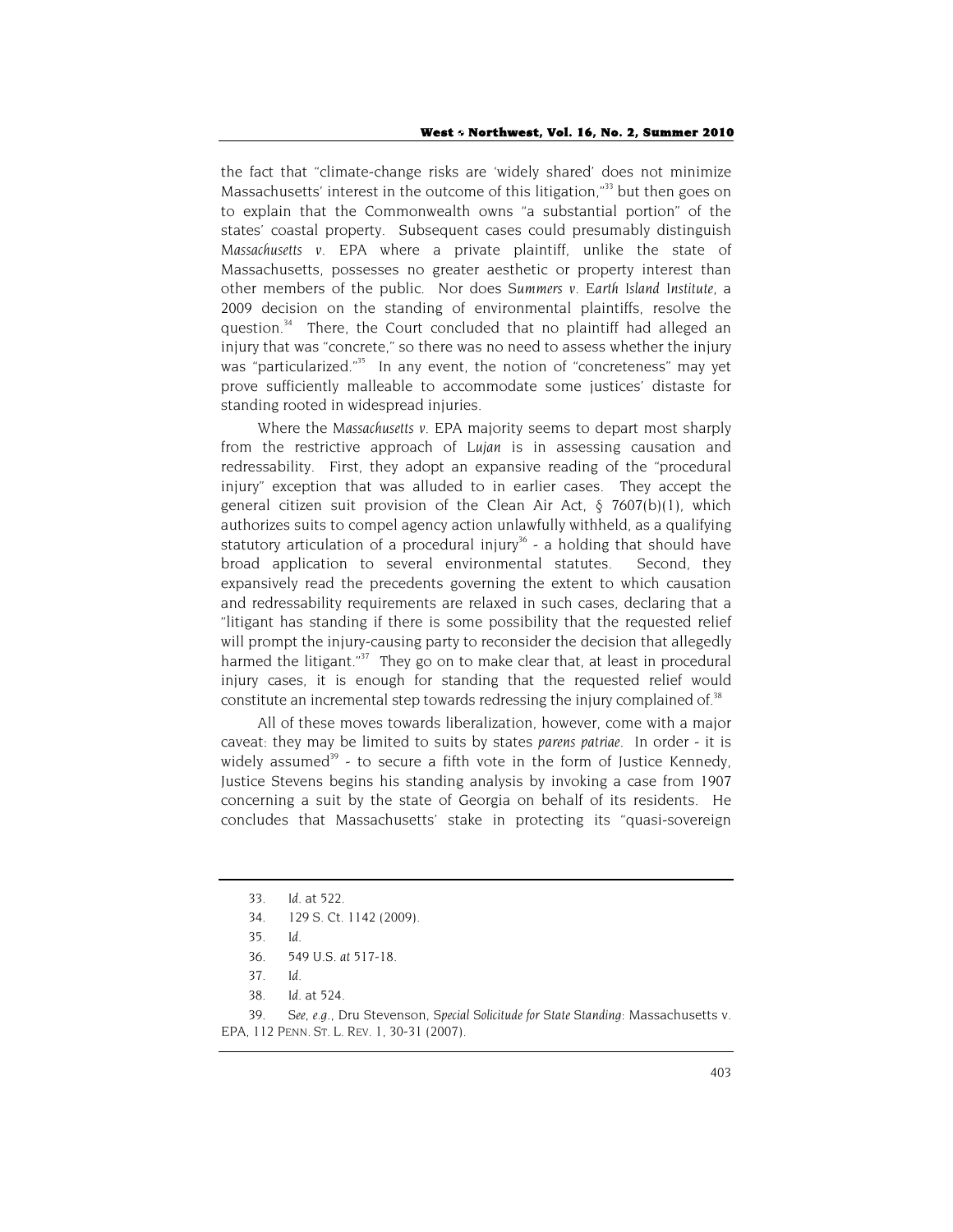interests" entitles it to "special solicitude" in questions of standing.<sup>40</sup>

The million-dollar question, therefore, is whether the *Massachusetts* approach to standing extends to private plaintiffs, like environmental groups,41 and, more specifically, whether Justice Kennedy would support such an extension of the holding. The most recent case on the Article III standing of environmental plaintiffs, *Summers v. Earth Island Institute*, sheds no light on that question. There, because the Court determined that the plaintiffs had suffered no concrete injury, it did not reach causation and redressability.<sup>42</sup>

Some have questioned the durability of Kennedy's "defection" to the liberal wing of the Court in *Massachusetts v. EPA*, 43 especially in light of his vote two months later in *National Association of Homebuilders v. Defenders of Wildlife*, a case where a highly restricted reading of the Endangered Species Act was adopted by five justices. Kennedy among them.<sup>44</sup> And his concurrence in *Lujan* is susceptible to widely different interpretations.<sup>45</sup> While Justice Kennedy contemplates a greater role for Congress defining injuries in fact for purposes of Article III standing than does Justice Scalia, the cases to date give little hint of his view of the scope of that Congressional power.<sup>46</sup> Perhaps the conclusion that can most confidently be drawn from *Massachusetts v. EPA* is that "the Justices are even more sharply split over foundational principles of the regulatory state than they were before the addition of the Court's two newest members," $47$  with Justice Kennedy situated somewhere in between the warring camps.

The Supreme Court's approach to standing, therefore, raises serious questions about the viability of a bedrock of U.S. environmental law - the citizen suit. Cass Sunstein concluded in the wake of *Lujan* that "[i]t is now

<sup>40.</sup> *Massachusetts*, 549 U.S. at 520.

<sup>41.</sup> *Compare* Andrew Long, *Standing & Consensus: Globalism in* Massachusetts v. EPA, 23 J. ENVTL. L. & LITIG. 73, 115 ("Justice Stevens makes plain that Massachusetts affects Defenders' framework directly and suggests that the new analysis should not be limited to cases involving state petitioners.") *with* Stevenson, *supra* note 32 at 74 ("By conferring special litigation status on the state [Attorneys General], the Court diminished the litigation role of private activist groups by comparison.").

<sup>42. 129</sup> S.Ct. at 1151.

<sup>43.</sup> *See* Robert V. Percival, Massachusetts v. EPA*: Escaping the Common Law's Growing Shadow*, 2007 SUP. CT. REV. 111, 143-44.

<sup>44. 551</sup> U.S. 644 (2007).

<sup>45.</sup> *See* Sunstein, *supra* note 9 at 201 (calling Kennedy's *Lujan* concurrence "somewhat ambiguous").

<sup>46.</sup> *See Earth Island*, 129 S.Ct. at 1153 (Kennedy, J., concurring), in which Justice Kennedy suggests obliquely that Congress's power to "identify" concrete interests does not extend to converting "procedural" injuries into "concrete" injuries. These categories, one assumes, would remain for the courts to define.

<sup>47.</sup> Percival, *supra* note 43, at 112.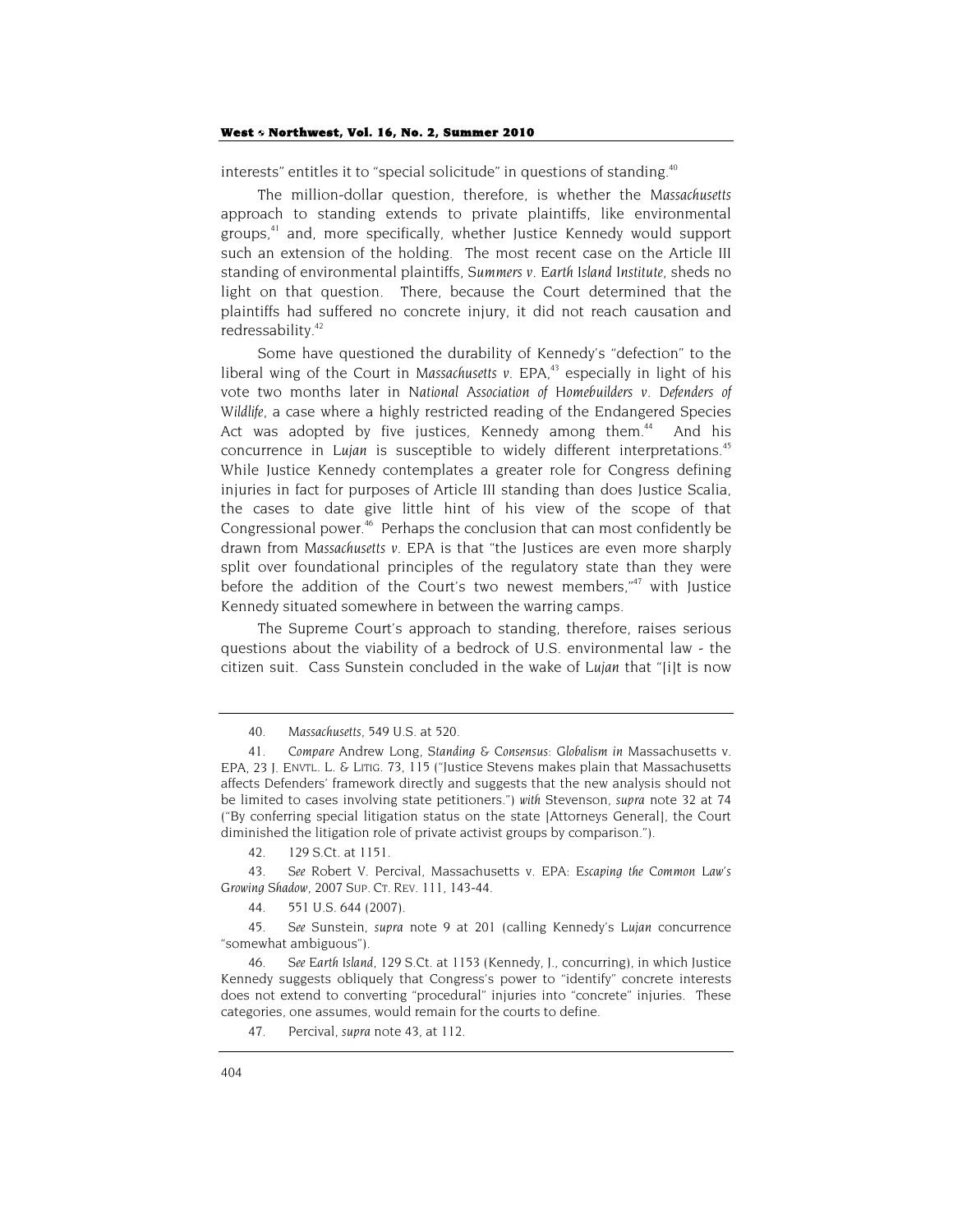apparently the law that Article III forbids Congress from granting standing to 'citizens' to bring suit."48

At the very least, as we have seen, these developments in standing doctrine will make the burdens on citizens and environmental groups more onerous. I will argue in Part II that standing doctrine may someday present insuperable obstacles to citizen suit enforcement with respect to international environmental problems that are yet to be comprehensively addressed under U.S. law.

The growing doctrinal obstacles to the enforcement of federal environmental law via citizen suit are not, of course, strictly confined to Article III standing. A wide range of justiciability doctrines deter and weaken environmental citizen suits, including the Administrative Procedure Act's bar on "programmatic" challenges to agency action, announced in *Lujan v. National Wildlife Federation*, 49 and the arcane distinctions in *Norton v. SUWA*  between agency "action" and agency "inaction" for purposes of determining whether the APA permits suit.<sup>50</sup>

Perhaps the most prominent of these developments is the Court's 2008 decision in *Winter v. NRDC*, which raised the bar for even successful environmental plaintiffs to obtain injunctive relief.<sup>51</sup> In Winter, the Court decided that the balance of the equities and the public interest weighed against granting a preliminary injunction to environmental groups seeking to force the Navy to comply with the National Environmental Policy Act.<sup>52</sup> Particularly in the way it characterized the harms to be balanced in that inquiry - considering the *risk* of a national security incident but holding the environmental plaintiffs to a standard of actual, documented, past harm to wildlife - the Court took an approach to balancing that seemed systematically to disadvantage environmental plaintiffs.

Interestingly, there were echoes of the Court's environmental standing jurisprudence in its balancing-of-the-harms analysis in *Winter*. Though NEPA is a procedural statute, the court did not consider or weigh any procedural harms on the side of the environmental plaintiffs, focusing instead on the types of harms that environmental plaintiffs traditionally have had to rely on to establish standing - individualized scientific, recreational and aesthetic harms.<sup>53</sup> At oral argument, Justice Scalia went so far as to evoke explicitly the requirements of Article III standing in the

<sup>48.</sup> Sunstein, *supra* note 9, at 166.

<sup>49. 497</sup> U.S. 871 (1990).

<sup>50. 542</sup> U.S. 55 (2004).

<sup>51. 129</sup> S.Ct. 365 (2008)

<sup>52.</sup> *Id.* at 378.

<sup>53.</sup> *Id.* at 377.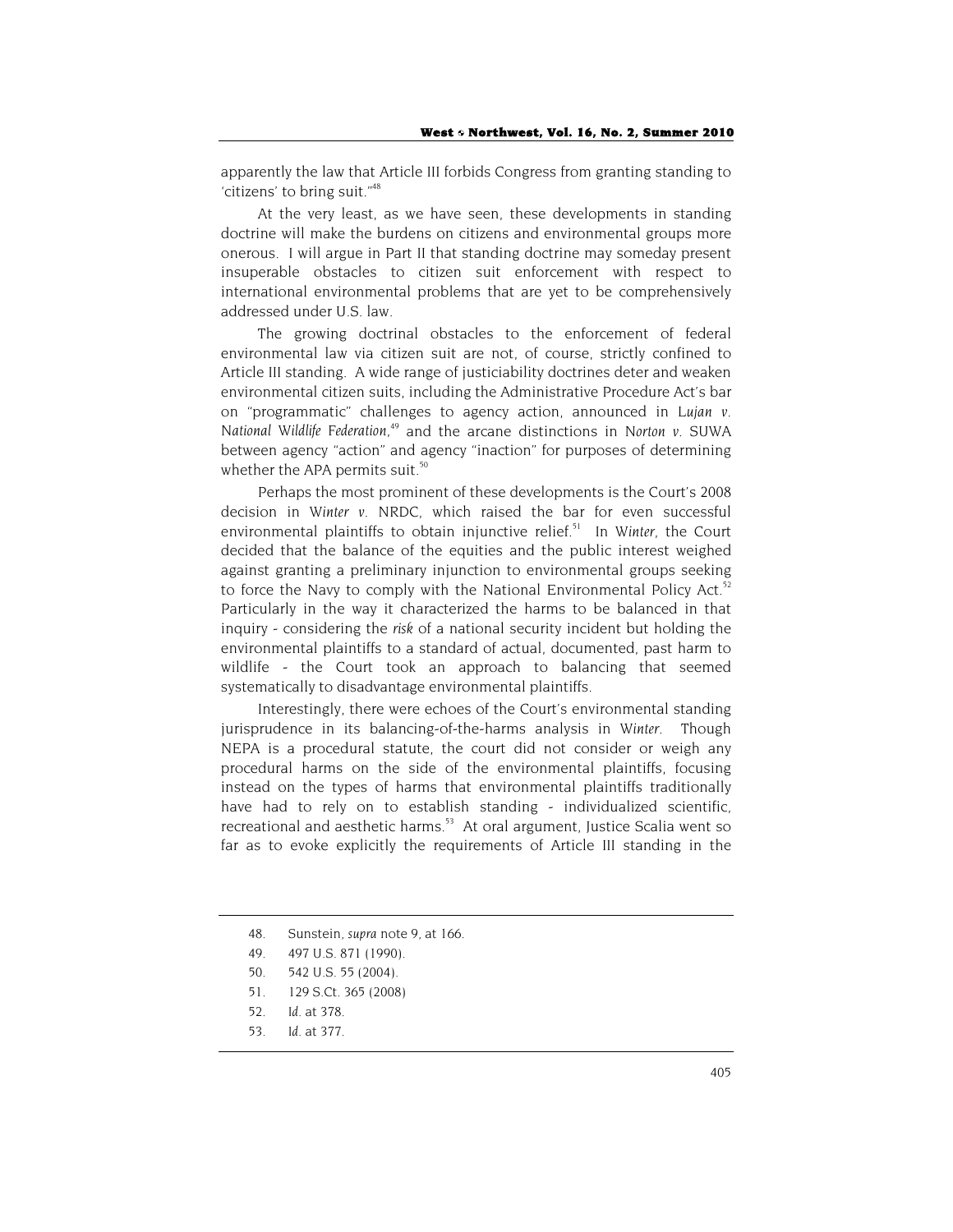discussion of what harms count for purposes of equitable injunctions.<sup>54</sup> Thus *Winter* may yet provide a new opening for reinserting common law conceptions of injury into these complex regulatory disputes.<sup>55</sup>

Perhaps most significantly, *Winter* also announced that a district court would abuse its discretion in granting an injunction to the environmental groups even if they ultimately prevailed on the merits.56 *Winter* thus appears to represent another significant obstacle in the path of environmental groups trying to force executive compliance with the law.

Importantly, however, the decisions in *National Wildlife Federation*, *Norton v. SUWA* and *Winters* are not constitutional. Given sufficient political will, Congress can smooth those obstacles to environmental citizen suits by amending the Administrative Procedure Act and Federal Rule of Civil Procedure 65(a), governing preliminary injunctions. Because the core of Article III standing doctrine is, by contrast, beyond the capacity of Congress to alter by statute, standing decisions are likely to impose the steepest costs in enforcement of environmental law in the future.

This cost to effective enforcement should be borne in mind as courts decide whether to embark down any of the several avenues that exist for reconciling Article III standing and environmental citizen suits. First, courts can opt to extend the *Massachusetts* approach to causation and redressability to all plaintiffs, rather than confining it to states. They also might accommodate citizen suits by indulging in some slight of hand concerning the nature of the injury that is required. Courts have shown themselves willing, in the past, to sidestep standing difficulties by simply redefining the injury.57 Thus, in *Laidlaw*, a "reasonable fear" of illness stemming from toxic emissions was enough to confer standing.<sup>58</sup> A generous application of the "reasonable fear" approach could go a long way towards getting

<sup>54.</sup> Transcript of Oral Argument at 24; *see generally* Christopher Kendall, *Dangerous Waters? The Future of Irreparable Harm Under NEPA after* Winter v. NRDC, 39 ENVTL. L. REP. NEWS & ANALYSIS 11109 (2009).

Justice Breyer's concurring opinion, by contrast, recognized that NEPA is concerned with safeguarding an important procedural value - that informed weighing of environmental consequences precede major government actions. *See Winter*, 129 S.Ct. at 383. See also the more extensive discussion of importance of considering procedural harms in equitable balancing in an opinion written by then Judge Breyer of the 1st Circuit,*Massachusetts v. Watt*, 716 F.2d 946, 947 (1st Cir. 1983).

<sup>56.</sup> *Winter*, 129 S. Ct. at 381.

<sup>57.</sup> Cass Sunstein analogizes to *Regents of the University of California v. Bakke*, 438 U.S. 265 (1978), where an applicant to a medical program could not establish that affirmative action was the reason for his rejection. The Court ruled that he had standing by recharacterizing his injury as denial of a chance to compete on an equal footing with other applicants. Sunstein, *supra* note 9, at 203-04. To some extent, of course, this begged the question whether the affirmative action program was unlawful in the first place.

<sup>58.</sup> *Friends of the Earth v. Laidlaw Envtl. Serv,.* 528 U.S. 167 (2000).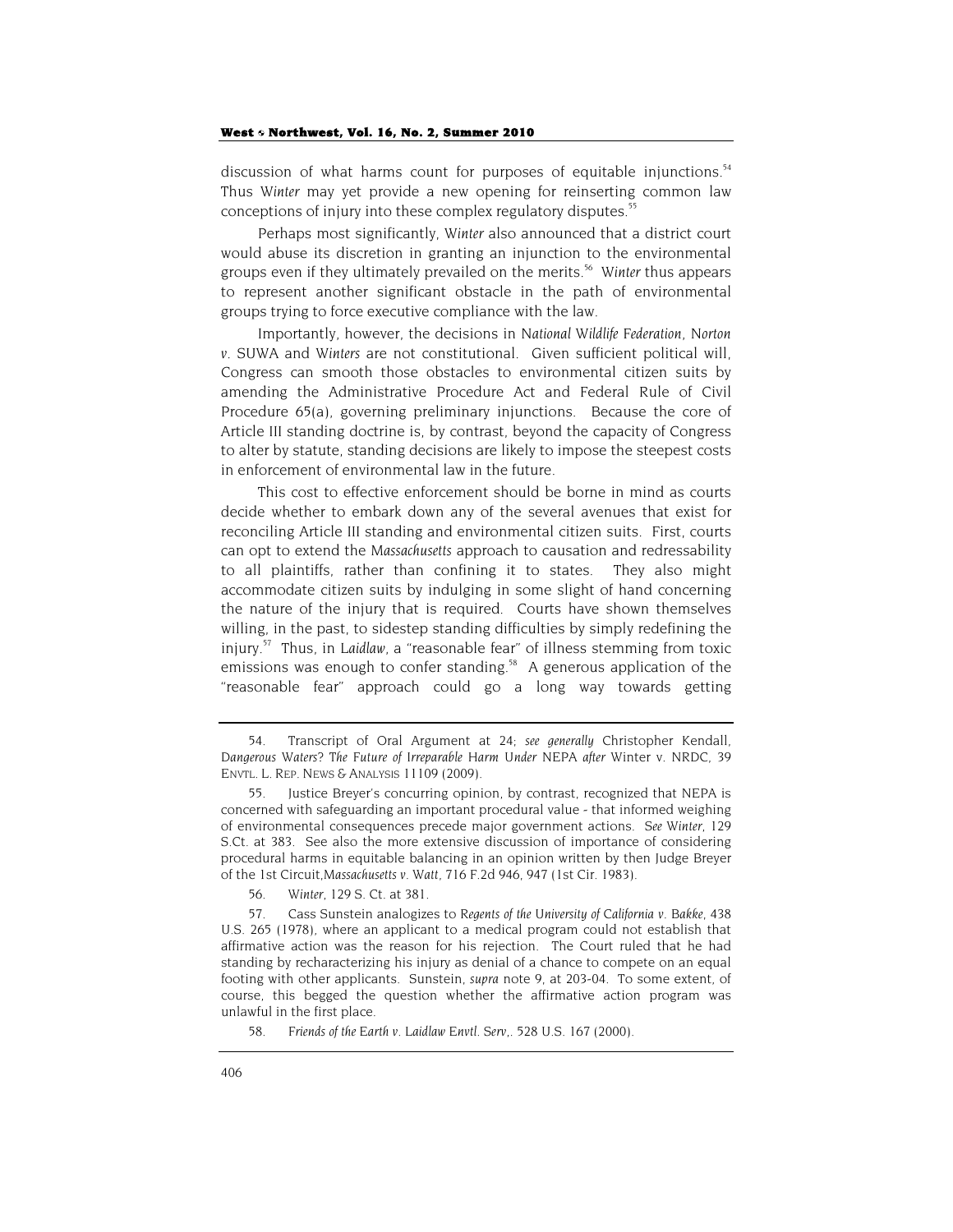environmental groups into court. Finally, the most accommodating way forward, by far, would be to recognize the power of Congress to define injuries and articulate chains of causation free from the constraints of the common law.

## **III. The Problem of Compliance**

The ability of citizens to access courts in order to compel executive compliance with environmental laws may have important repercussions on the international plane, because domestic enforcement bears on one of the most fundamental questions in the design of international environmental agreements - why do states comply with their commitments?

International environmental problems require deep cooperation among states. Given the prevalence of physical, economic, and psychological externalities associated with environmentally harmful practices, cooperation is necessary to the realization of the mutual benefits of common solutions.<sup>59</sup> Negotiated agreements, of course, only facilitate cooperation if states comply with them. Furthermore, expectations about compliance will often constrain the depth of the commitments that states are willing to make - that is, the extent to which they are willing to depart from the course that they would have taken in the absence of cooperation. Just as in private contract situations, states need to be able to rely on credible commitments by other states, especially when the contemplated activities are highly reciprocal. A state party may not be willing to embark on a path of costly pollution control, for example, without highly credible commitments from peer states that they will make the same sacrifices. David Victor blames the shallowness of international environmental law generally on the failure of efforts to develop effective compliance mechanisms.<sup>60</sup>

The risk of defection in the environmental context is generally quite high. Because of scientific and economic uncertainty, the costs and benefits of cooperation are difficult to predict and assess ex ante. Moreover, this uncertainty is magnified by the long duration of cooperation that is often necessary to deal effectively with serious environmental problems.

Similarly, political economy models predict that compliance with environmental commitments will be inconsistent.<sup>61</sup> The costs of

<sup>59.</sup> For a basic game theoretic discussion of payoff configurations and international cooperation, *see* KENNETH A. OYE, EXPLAINING COOPERATION UNDER ANARCHY: HYPOTHESES AND STRATEGIES 6-9 (1985).

<sup>60.</sup> David Victor, *Enforcing International Law: Implications for an Effective Global Warming Regime*, 10 DUKE ENVTL. L. & POL'Y F. 147, 148 (1999-2000).

<sup>61.</sup> *See generally* Joseph R. Bial, Daniel Houser & Gary D. Libecap, *Public Choice Issues in Collective Action: Constituent Group Pressures and International Global Warming Regulation*, International Center for Economic Research Working Paper, June 20, 2000.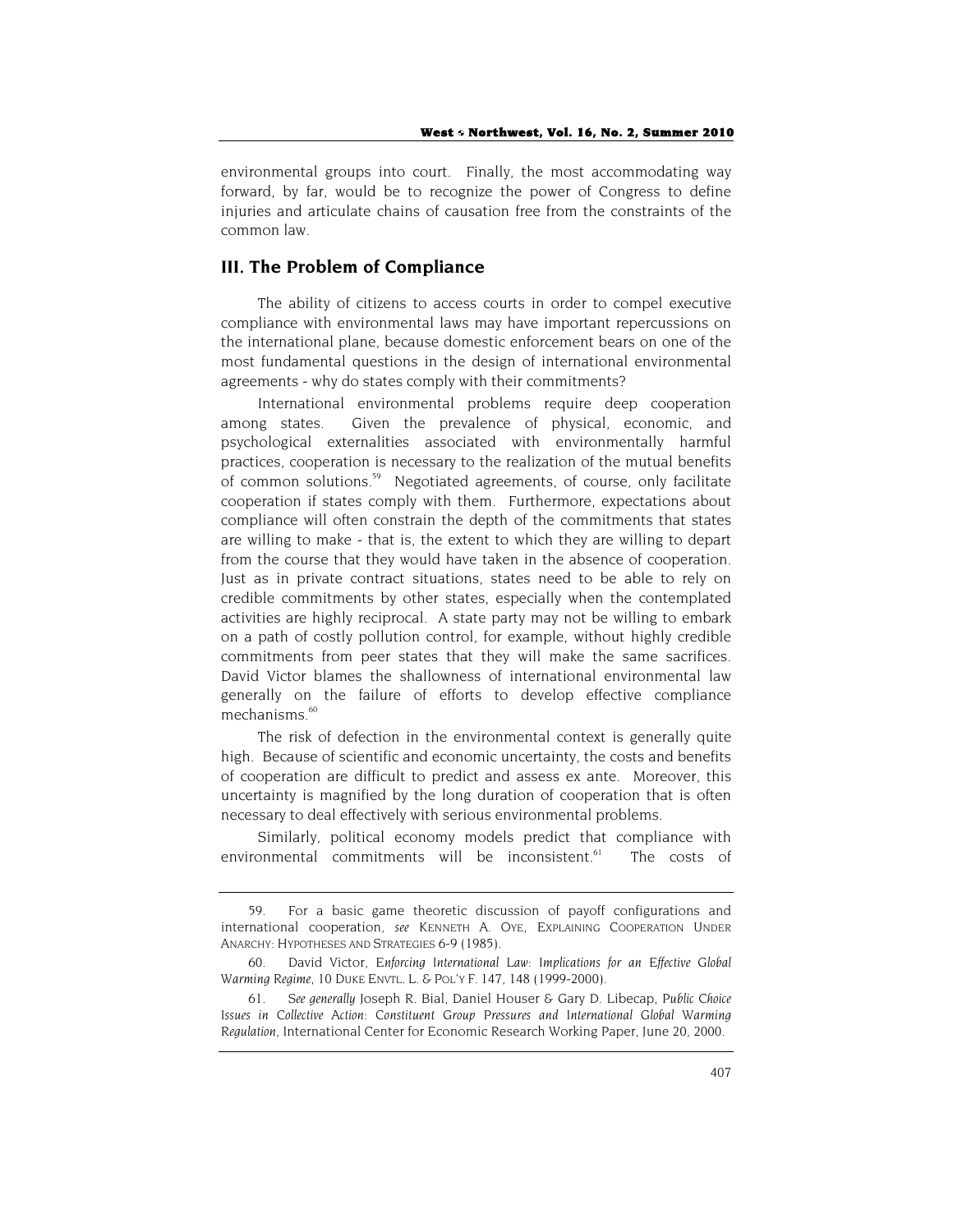environmental regulation are typically highly concentrated, so that regulated sectors - industry groups in particular - have strong incentives to oppose compliance over time. The benefits of regulation, by contrast, are typically diffuse. Beneficiaries face higher transaction costs in organizing in favor of compliance, and high levels of political mobilization may be unsustainable over the long term. As Sunstein argues, the fact that environmental commitments are concluded at all often has to do with the "availability heuristic."<sup>62</sup> By this reasoning, environmental regulation has more widespread appeal when environmental harms are more "cognitively available" - when vivid and salient examples are present in the popular consciousness. As the cognitive availability of environmental harms fades, popular support for costly regulatory measures - and thus for compliance with environmental agreements that compel such measures - tends to fade as well.

Given these challenges, how can the advocates of international environmental cooperation ensure compliance with negotiated agreements? A wide variety of explanations have been advanced to explain observed compliance. They need not be viewed as mutually exclusive; more likely, each of these mechanisms contributes in some respect to state compliance. The leading explanations include the reputational costs of defection, $63$  the perceived fairness and legitimacy of negotiated agreements,<sup>64</sup> social learning,<sup>65</sup> and administrative capacity-building, both bilateral and multilateral.<sup>66</sup> Transnational legal process theorists, such as Harold Koh and Anne Marie Slaughter, predict greater compliance stemming from interactions - direct and indirect - between the legal institutions, broadly understood, of different countries.<sup>67</sup>

Other theorists are far less sanguine about the prospects for compliance with international agreements in the face of changing conditions. Goldsmith and Posner have famously argued that the discipline

<sup>62.</sup> Cass Sunstein, *The Availability Heuristic, Intuitive Cost-Benefit Analysis, and Climate Change*, John M. Olin Law & Economics Program at the University of Chicago, Working Paper No. 263, at 5-7 (2005).

<sup>63.</sup> *See*, *e.g.*, George W. Downs & Michael A. Jones, *Reputation, Compliance, and International Law*, 31 J. Legal Stud. S95 (2002); ROBERT KEOHANE, AFTER HEGEMONY: COOPERATION AND DISCORD IN THE WORLD POLITICAL ECONOMY (1984).

<sup>64.</sup> THOMAS M. FRANCK, THE POWER OF LEGITIMACY AMONG NATIONS (1990).

<sup>65.</sup> Harold Hongju Koh, *How Is International Human Rights Law Enforced?*, 74 IND. L.J. 1397, 1400-01 (1999).

<sup>66.</sup> H. K. Jacobson & Edith Brown Weiss, *Compliance with International Environmental Accords*. 1 GLOBAL GOVERNANCE 119 (1995).

<sup>67.</sup> *See*, *e.g.*, Harold Hongju Koh, *Transnational Legal Process*, 75 NEB. L. REV. 181 (1996); Anne-Marie Slaughter, *Judicial Globalization*, 40 VA. J. INT'L. L. 1103 (2000); *see also* Jennifer Martinez, *Towards an International Judicial System*, 56 STAN. L. REV. 429 (2003).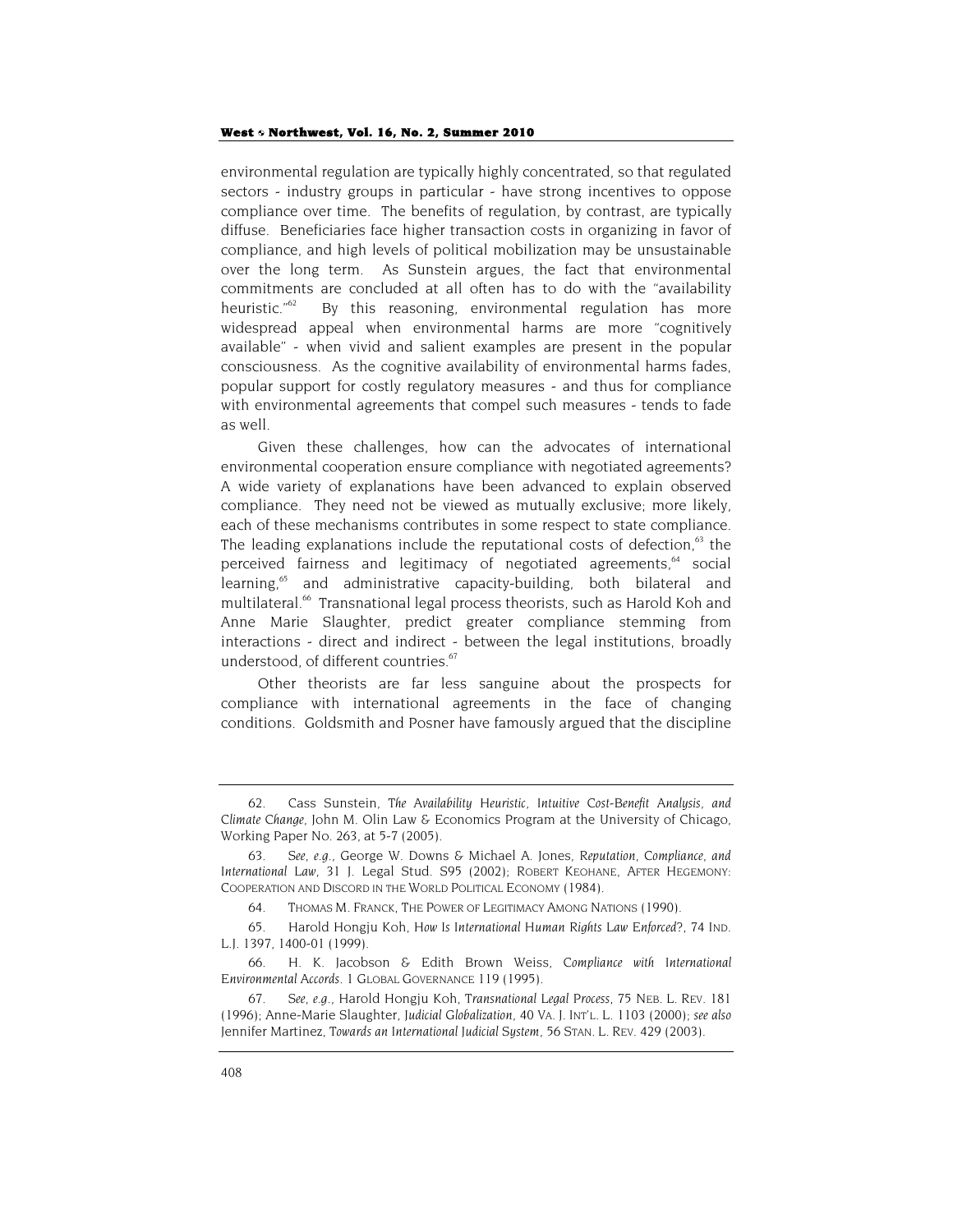of international law mistakes correlation for causation.<sup>68</sup> They argue that the behaviors that international lawyers take to be manifestations of *opinio juris* are actually no more than states acting in their own interests. Pursuit of the national interest, they suggest, happens to produce consistent behaviors, at most times and in most places, which are mistaken for legal norms. Relatedly, David Victor and Kal Raustiala have questioned whether international *law* - as opposed to international political processes, culminating in so-called "soft law" - contributes meaningfully to compliance.<sup>69</sup> They point to several instances of highly effective environmental cooperation among states on the basis of non-legally binding agreements, and reason that nations may be more likely to agree to robust monitoring regimes when the commitments at stake are not legally binding.

The accounts of compliance with international law that accord the most weight to direct enforceability of commitments in domestic legal systems are liberal theories, which focus on the distinctive domestic institutions of so-called "liberal states." Thus, according to David Victor, there are certain states - liberal democracies - "in which internal public pressure [and] robust legal systems make it possible to enforce international commitments from the inside (ground-up) rather than the outside (top-down)."70

None of these, however, pays much heed to the potential for domestic courts to play a role in escaping the compliance dilemma. Even liberal theories tend to focus instead on interest groups and on the operations of the political branches.<sup>71</sup> Victor identified the existence of independent judiciaries as one of three factors explaining heightened compliance with international obligations by liberal states, but left the idea unexplored. He emphasized that "[m]ore work is needed to unravel [the] conditions under which they are most effective."<sup>72</sup>

<sup>68.</sup> Jack Goldsmith & Eric Posner, *A Theory of Customary International Law*, Chicago Working Paper in Law and Economics 63, 69-70 (1999).

<sup>69.</sup> David G. Victor, *The Use and Effectiveness of Nonbinding Instruments in the Management of Complex International Environmental Problems*, 91 AM. SOC'Y INT'L L. PROC. 241, 246 (1997); Kal Raustiala & David G. Victor, *Conclusions*, *in* THE IMPLEMENTATION AND EFFECTIVENESS OF INTERNATIONAL ENVIRONMENTAL COMMITMENTS: THEORY AND PRACTICE 659 (David G. Victor et al. eds.) (1998).

<sup>70.</sup> Victor, *supra* note 60 at 148.

<sup>71.</sup> Peter F. Cowhey, *Domestic Institutions and the Credibility of International Commitments: Japan and the United States*, *in* THEORY AND STRUCTURE IN INTERNATIONAL POLITICAL ECONOMY 399 (Charles Lipson & Benjamin J Cohen, eds.) (1999), is an effort to explain U.S. commitment with international obligations in terms of domestic institutions, but no mention is made of the role of the judiciary. Kal Raustiala, *Domestic Institutions and International Regulatory Cooperation Comparative Responses to the Convention on Biological Diversity*, WORLD POLITICS 482 (1997), similarly excludes courts from its institutional analysis.

<sup>72.</sup> Victor, *supra* note 60, at 158.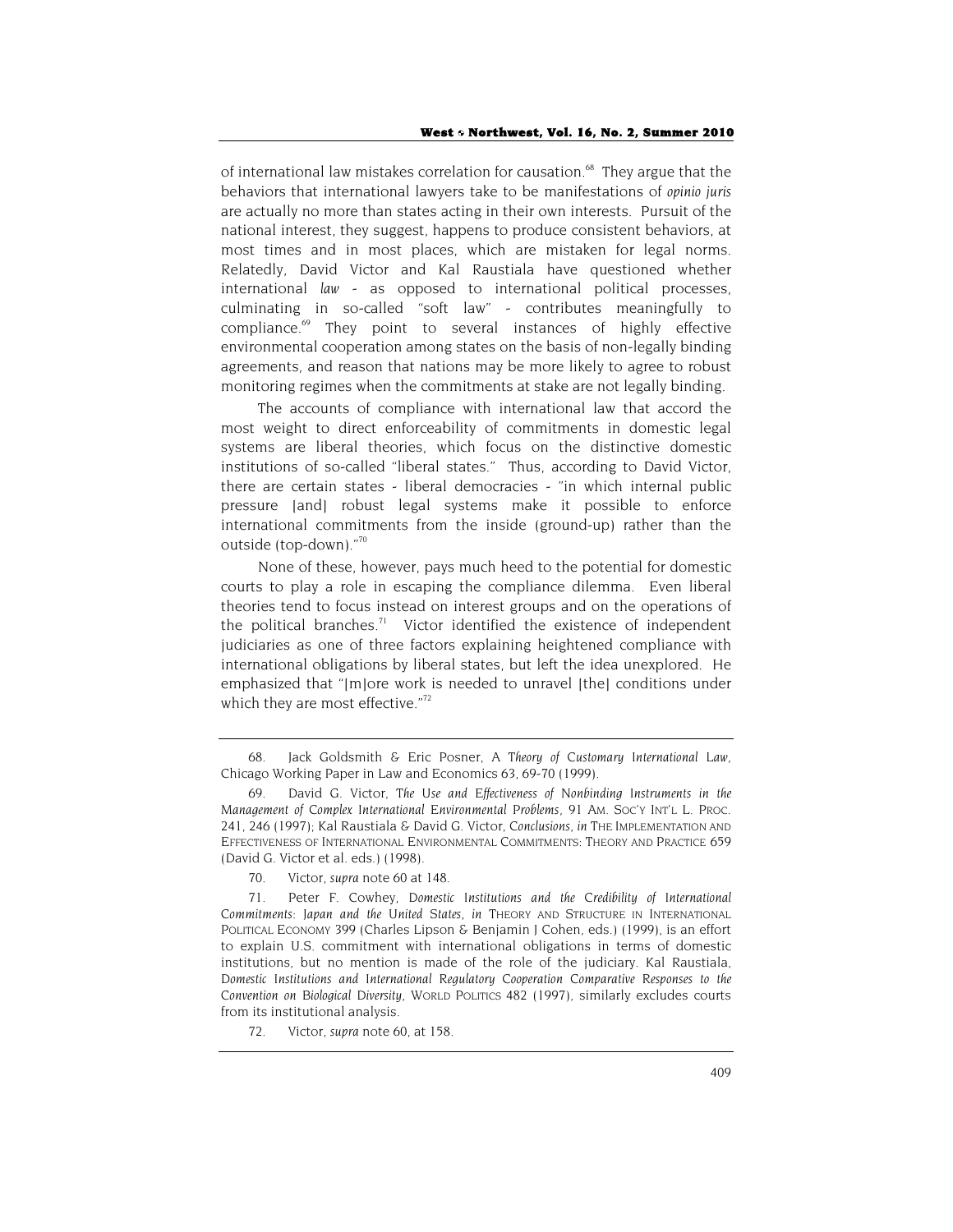Oona Hathaway offers empirical support for the hypothesis that domestic legal enforcement contributes meaningfully to compliance with international obligations.<sup>73</sup> After reviewing a range of studies, both qualitative and quantitative, that assess compliance with human rights law, she reaches two conclusions that are relevant here. First, states that boast independent judiciaries, media, and political parties are more likely to join treaties when their human rights practices are good, and are more likely to improve their practices upon joining.<sup>74</sup> In other words, they take their international legal obligations seriously. Second, just as domestic enforcement contributes to international compliance, the existence of "robust domestic rule-of-law institutions" tends to strengthen domestic enforcement.<sup>75</sup> Hathaway concludes, therefore, that work to strengthen local rule of law serves the ultimate goal of compliance with international human rights agreements.76

In the environmental context, the compliance-reinforcing potential of domestic enforcement mechanisms is particularly pronounced. In the United States, citizen suits have been tremendously effective at forcing executive compliance, at both the federal and state levels, with the major federal environmental statutes. James May offers this assessment:

Citizen suits work; they have transformed the environmental movement, and with it, society. Citizen suits have secured compliance by myriad agencies and thousands of polluting facilities, diminished pounds of pollution produced by the billions, and protected hundreds of rare species and thousands of acres of ecologically important land. The foregone monetary value of citizen enforcement has conserved innumerable agency resources and saved taxpayers billions.<sup>77</sup>

Citizen suits are a staple of federal environmental law: nearly every major environmental statute imparts a private right of action to citizens.<sup>78</sup> And nearly 75 percent of all actions to enforce domestic environmental laws take the form of citizen suits.<sup>79</sup> Steps to make the environmental treaty obligations of the executive branch enforceable by citizen suit, therefore, may be expected to improve compliance.

<sup>73.</sup> Oona Hathaway, *The New Empiricism in Human Rights: Insights and Implications*, 98 AM. SOC. INT'L. L. PROC. 206 (2004).

<sup>74.</sup> *Id*. at 208.

<sup>75.</sup> *Id*. at 210.

<sup>76.</sup> *Id*.

<sup>77.</sup> James R. May, *Now More Than Ever: Trends in Environmental Citizen Suits at 30*, 10 WIDENER L. SYMP. J. 1, 3-4 (2003).

<sup>78.</sup> Sunstein, *supra* note 9, at 165-66, n. 11.

<sup>79.</sup> May, *supra* note 77, at 6-7.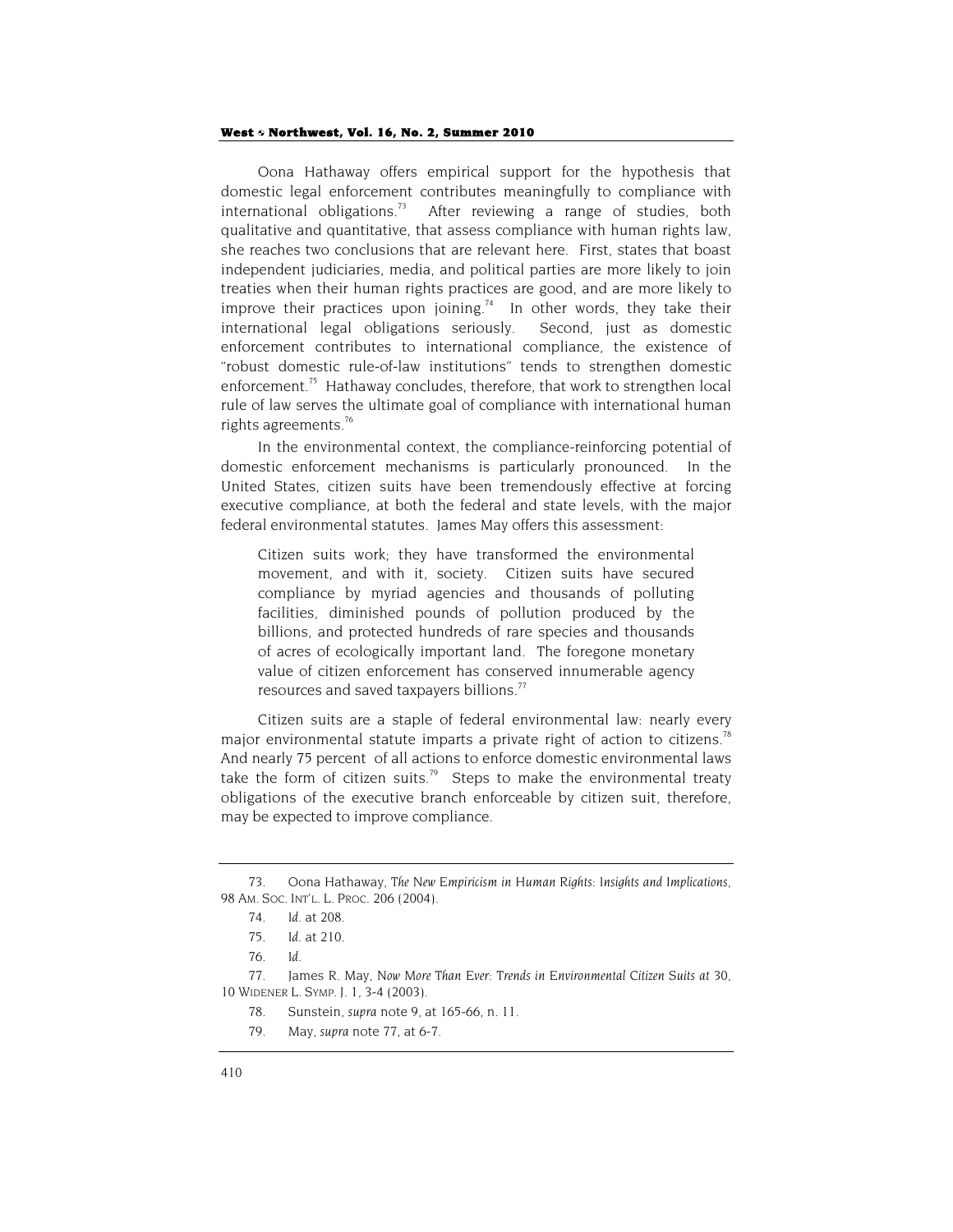Two overarching approaches to enforcement of international commitments by citizen suit are possible. First, environmental agreements could be made to include more specific, self-executing obligations, from the outset.<sup>80</sup> Alternatively, international agreements could continue to adhere to the model common to the Montreal and Kyoto protocols, whereby states commit to broad quantitative reductions, only now with an additional treaty obligation to provide for private enforcement of subsequent implementing legislation in the domestic legal system. Although this latter option would leave some margin for noncompliance, that margin would be highly circumscribed. Most noncompliance with environmental obligations is not through overt repudiation at the level of the executive or national legislature, but through non-enforcement.<sup>81</sup> Thus, whether international environmental agreements themselves create privately enforceable rights or those provisions are instead inserted later at the time of passage of implementing legislation by the legislature, the availability of citizen suits will greatly diminish the opportunity for states subsequently to renege through inaction on their commitments. $82$  The key is to harness the enforcement potential of citizen suits in service of international compliance.

This strategy is further recommended by the fact that domestic courts may be particularly well-suited, in institutional terms, to the task of longterm enforcement in the environmental context. Independent judiciaries are, in part by definition, more insulated from politics than the executive and the legislature, which means that they are also insulated from some of the most dangerous biases of political actors: short-termism, tendency to undervalue low-risk events, and unwillingness to face up to catastrophic risk.<sup>83</sup> Yet, generally speaking, domestic courts are not so insulated from the political tenor of a country so as to fail to perceive the costs of compliance.<sup>84</sup> Hence, they offer a solution to the vexing trade-off between credibility and

<sup>80.</sup> For more on the problem of self-execution of treaty obligations, see Lucy Reed, *Treaties in U.S. Domestic Law:* Medellin v. Texas *in Context*, talk delivered to the Malaysian Chapter of the Asian Society of International Law and the Malaysian Society of International Law (2008), at 3-4.

<sup>81.</sup> Chantal Thomas, *Trade-Related Labor and Environmental Agreements?*, 5 J. INT'L. ECON. L. 791, 794, (2002).

<sup>82.</sup> It may be useful to clarify that these recommendations are distinct from proposals to create third-party beneficiaries to international agreements. *See* Avnita Lakhani, *The Role of Citizens and the Future of International Law: A Paradigm for a Changing World*, 8 CARDOZO J. CONFLICT RESOL. 159 (2006); Bradley N. Lewis, *Biting Without Teeth: The Citizen Submission Process and Environmental Protection*, 155 U. PA. L. REV. 1229 (2007). The former concern the fora in which rights are vindicated, while the latter concern the source or existence of the right.

<sup>83.</sup> *See generally* William F. Shughart II, *Katrinanomics: The Politics and Economics of Disaster Relief*, 127 PUB. CHOICE 31 (2006).

<sup>84.</sup> For an argument that environmental questions belong in the courts, *see* Nash, *supra* note 22.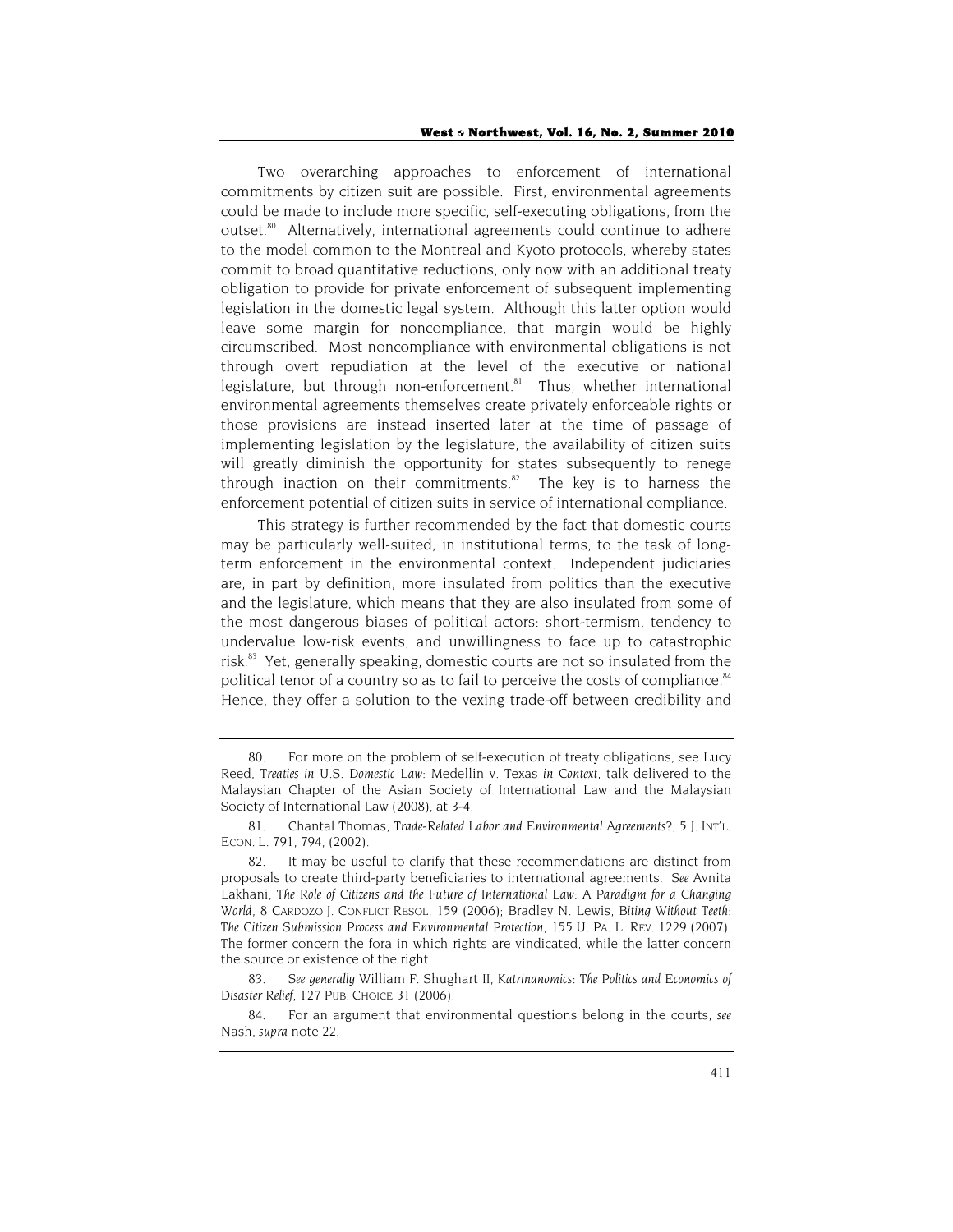flexibility faced by the framers of international agreements in which environmental commitments - with their uncertain long-term costs - are at issue. What a country wants is to be bound when the question is close - so as to be able to make a credible commitment - but not when, from their perspective, circumstances have changed so much as to excuse noncompliance.<sup>85</sup> States are understandably wary of trusting foreign or international authorities to recognize and accommodate such instances of changed circumstances. A domestic institution is more likely to do so, even in cases of true judicial independence, simply by virtue of shared background assumptions that inhere in national identity and culture. Maximizing the extent to which international environmental commitments can make use of domestic legal institutions, therefore, may allow for optimal pre-commitment strategies.

In addition to being highly effective, domestic enforcement of international environmental commitments is likely to be more politically palatable, at the stage of institutional design and ratification, than the alternatives.<sup>86</sup> Existing international agreements in this area are notable for their lack of monitoring, sanctions, and other international oversight mechanisms.<sup>87</sup> In the United States, at least, concerns about loss of national sovereignty to international institutions are highly politically salient, and often carried to irrational, even paranoid, extremes.<sup>88</sup> Thus, political resistance to foreign and international monitoring and sanctions regimes often goes far beyond what one would expect given the simple risk that those institutions will be insufficiently attentive to national interests in hard cases. This resistance means that any achievements in international oversight often come at the expense of the depth of the commitments made.<sup>89</sup> In the environmental context, therefore, provision for domestic judicial enforcement of international commitments may be a Goldilocks solution: just enough precommitment, without the steep political price upfront.

Such a strategy, however, is closely bound up with the difficult questions about standing doctrine that were discussed in Part I. A

<sup>85.</sup> The concept is analogous to the doctrine of impossibility in the common law of contract.

<sup>86.</sup> Roger Fisher recognized that "[a] government would rather be told what to do by its own courts than by a foreign or international court." IMPROVING COMPLIANCE WITH INTERNATIONAL LAW 213 (Robert Kogod Goldman, ed.) (1981).

<sup>87.</sup> Victor, *supra* note 60, at 163.

<sup>88.</sup> For a taste of these concerns about sovereignty, *see* Andrew T. Guzman & Jennifer Landsidle, *The Myth of International Delegation*, 96 Cal. L. Rev. 1693, 1694-95 (2008).

<sup>89.</sup> Kal Raustiala, *Form and Substance in International Agreements*, 99 AM. J. INT'L. L. 581, 609 (2005) (exploring the complex trade-offs between oversight mechanisms, legality, and depth).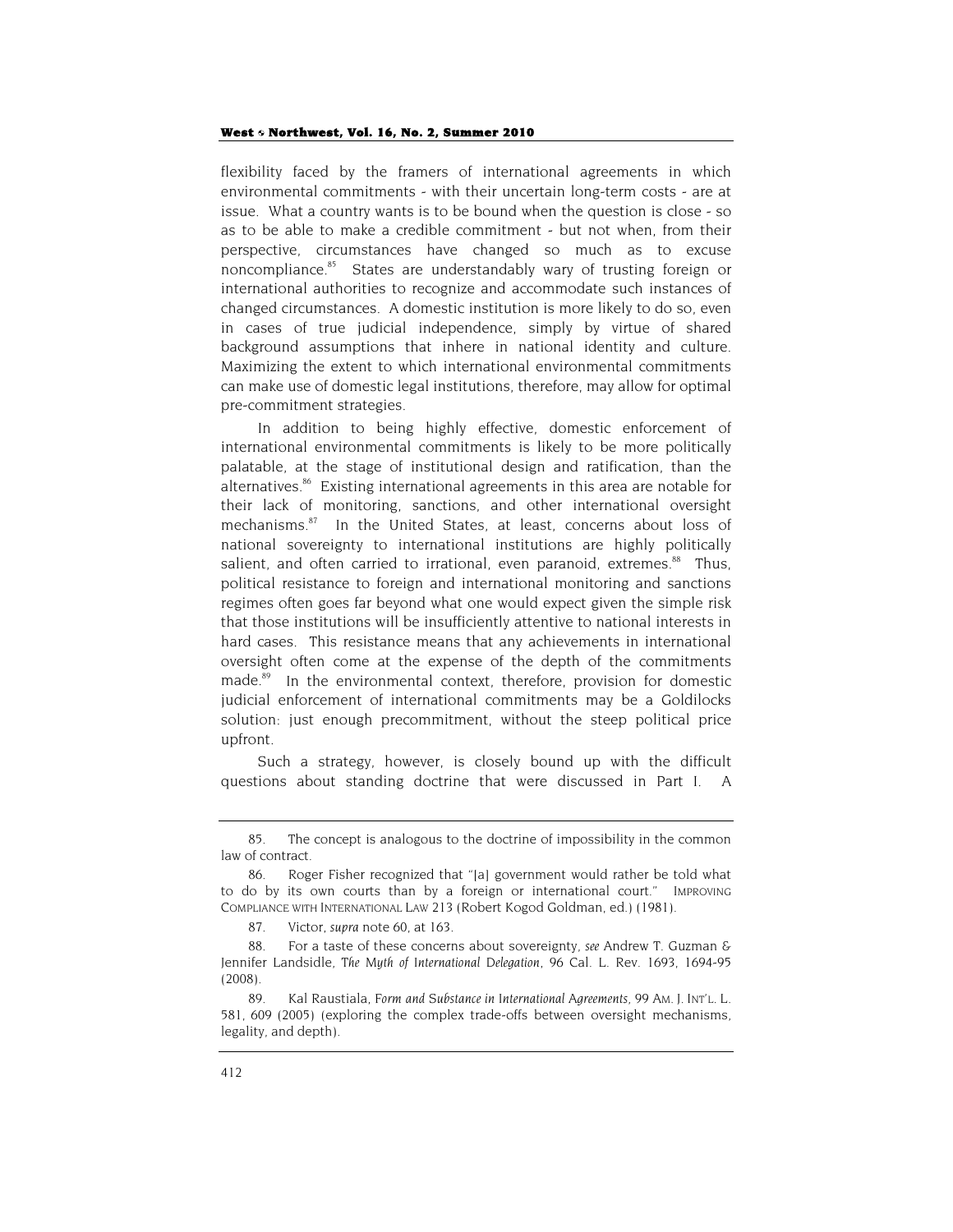hospitable doctrine of standing is among the conditions necessary for making domestic courts an effective tool in ensuring compliance with international environmental agreements. If, instead, standing doctrine continues to constrict the environmental citizen suits that make it into court, these compliance benefits will be commensurately foregone. Ironically, standing doctrine will sweep most broadly in excluding citizen enforcement in a substantive area such as environmental law where the achievement of international cooperation was already highly challenging. In a further irony, the imminence and causation requirements of restrictive standing doctrine will make domestic enforcement most difficult to attain precisely when international institutions are most in need of support from domestic sources of compliance pressure: at the early stages of cooperation to address an incipient environmental problem.

Climate change is the prime example of these risks, but the mismatch between standing doctrine and the substance of international environmental cooperation is institutional; it has the potential to extend far beyond the particular problem of climate change. Other environmental regimes promise even less concrete, more diffuse, and longer-term benefits from regulation. For example, failure of states to heed commitments directed towards preserving biodiversity will often fail to implicate any plaintiffs in particular.<sup>90</sup> What American has an "injury-in-fact," as interpreted by Justice Scalia, when an agency fails to take action to preserve the genetic diversity of obscure insects, plant species, or microorganisms, the *use value* of which to humans is almost nonexistent in the short or medium term?<sup>91</sup> Another highly problematic example is explored by Paul Hawken, Amory Lovins and L. Hunter Lovins in Natural Capitalism.<sup>92</sup> Several European countries have made great strides in reducing demand for natural resources and supply of solid waste by imposing responsibility for disposal and other "full life-cycle costs" on the manufacturers of consumer durables and industrial products. But when the environmental goods and services conserved by European states are freely traded, other economies can freeride off of their efforts. If the United States agreed by treaty to impose similar requirements on manufacturers, what citizens would have standing to challenge executive noncompliance with resulting legislation?

The doctrine of Article III standing has profound and far-reaching consequences for United States participation in international regimes to address the pressing environmental problems of today and tomorrow. If standing doctrine remains restrictive, unpredictable, and immune to

<sup>90.</sup> For information on the Convention on Biological Diversity, *see* http://www.cbd.int/.

<sup>91.</sup> *See* DAVID PEARCE, ECONOMIC VALUES AND THE NATURAL WORLD (1993).

<sup>92.</sup> PAUL HAWKEN, ET AL., NATURAL CAPITALISM: THE NEXT INDUSTRIAL REVOLUTION 107-10 (1999).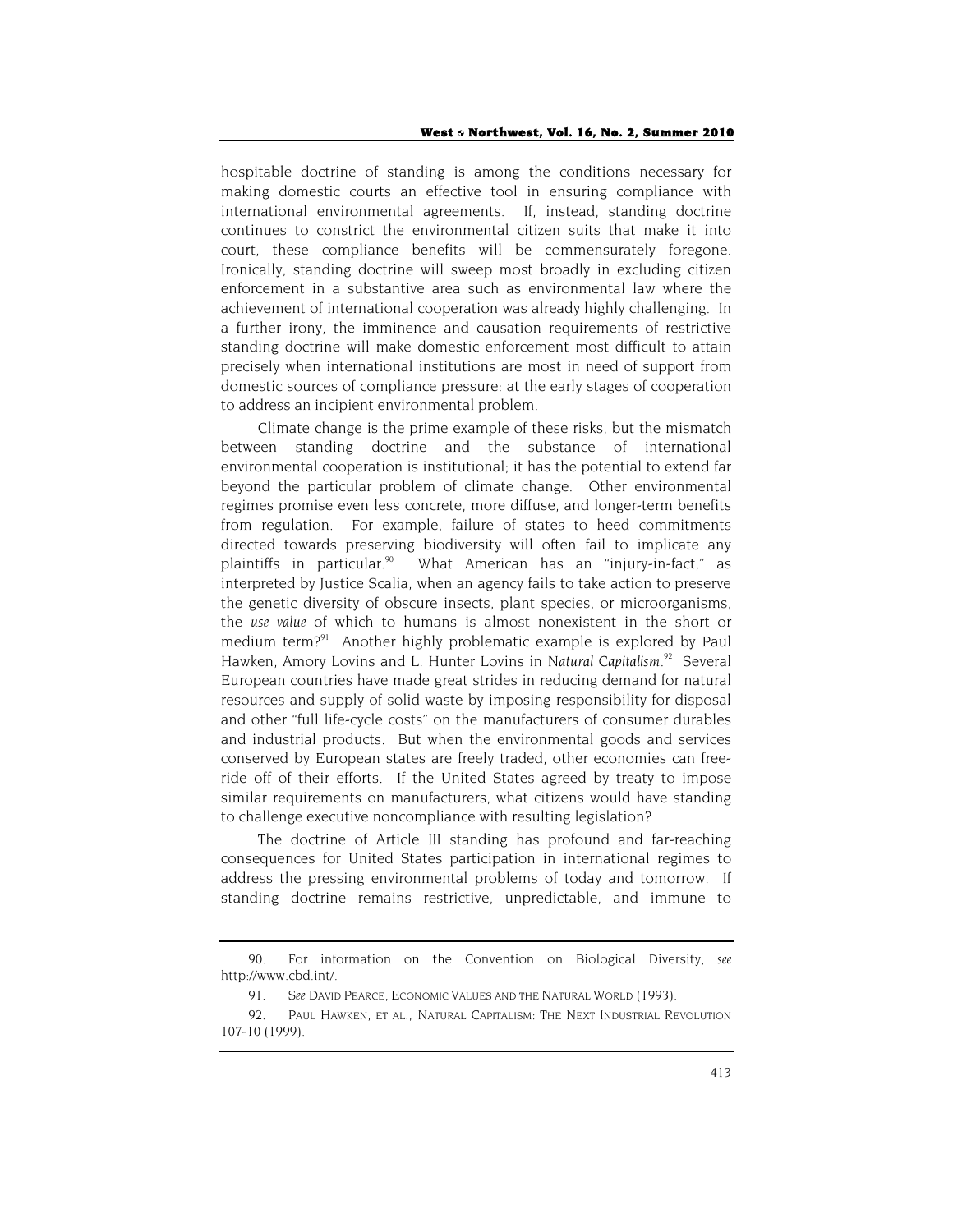alteration by Congress, the international environment will pay part of the price.

### **IV. Credibility as Negotiating Advantage**

The course of United States standing doctrine, of course, will not directly influence the enforceability of internationally agreed-upon environmental rules within other countries. Therefore, one might legitimately question the extent to which a change in the domestic law of one state - even that of a hegemonic power - will meaningfully affect the prospects for effective international coordination.<sup>93</sup>

One response to such criticism is that removing one obstacle to greater reliance on domestic enforceability in international environmental regimes is a step in the right direction. As Justice Stevens reasoned in *Massachusetts v. EPA*, that a step is incremental does not defeat its utility.<sup>94</sup> But there also is a separate, stronger response: More robust domestic enforcement will strengthen the hand of the United States in international negotiations, whether or not other countries move in the same direction.

The academic literature surrounding negotiation has a tendency to analyze the concept of credibility in the context of *threats*. That is, in bargaining over the spoils within a zone of possible agreement, the party that is able to tie its own hands or burn its bridges (or create the credible impression of having done so), alters (or obscures) its true bottom line. By threatening to walk away from the table, that party captures a greater share of the mutual benefits from agreement.<sup>95</sup> But as I explain, the capacity to make credible *promises* is also an asset in negotiation.

The weakening of domestic enforcement of environmental law renders less valuable the promises made by U.S. negotiators, $96$  by the following chain of causation: More restrictive environmental standing hinders domestic judicial enforcement, which in turn makes defection by the executive more likely, which drives negotiating partners to discount the value of promised actions by the (increased) likelihood of defection, thereby

96. Or, to be precise, it removes a range of highly credible promises from the options available to the American negotiator.

<sup>93.</sup> David Victor has made this argument explicitly in the context of climate change: "international cooperation on prices and quantities that is restricted to [liberal] nations is unlikely to slow global warming by much, because those states account for a declining fraction of the emissions that cause global warming." Victor, *supra* note 60, at 148.

<sup>94. 549</sup> U.S. at 524.

<sup>95.</sup> *See*, *e.g.*, W. Howard Wriggins, *Up For Auction: Malta Bargains with Great Britain, 1971*, 232-33, *in* THE FIFTY PERCENT SOLUTION: HOW TO BARGAIN SUCCESSFULLY WITH HIJACKERS, STRIKERS, BOSSES, OIL MAGNATES, ARABS, RUSSIANS, AND OTHER WORTHY OPPONENTS IN THIS MODERN WORLD (I.W. Zartman, ed.) (1976).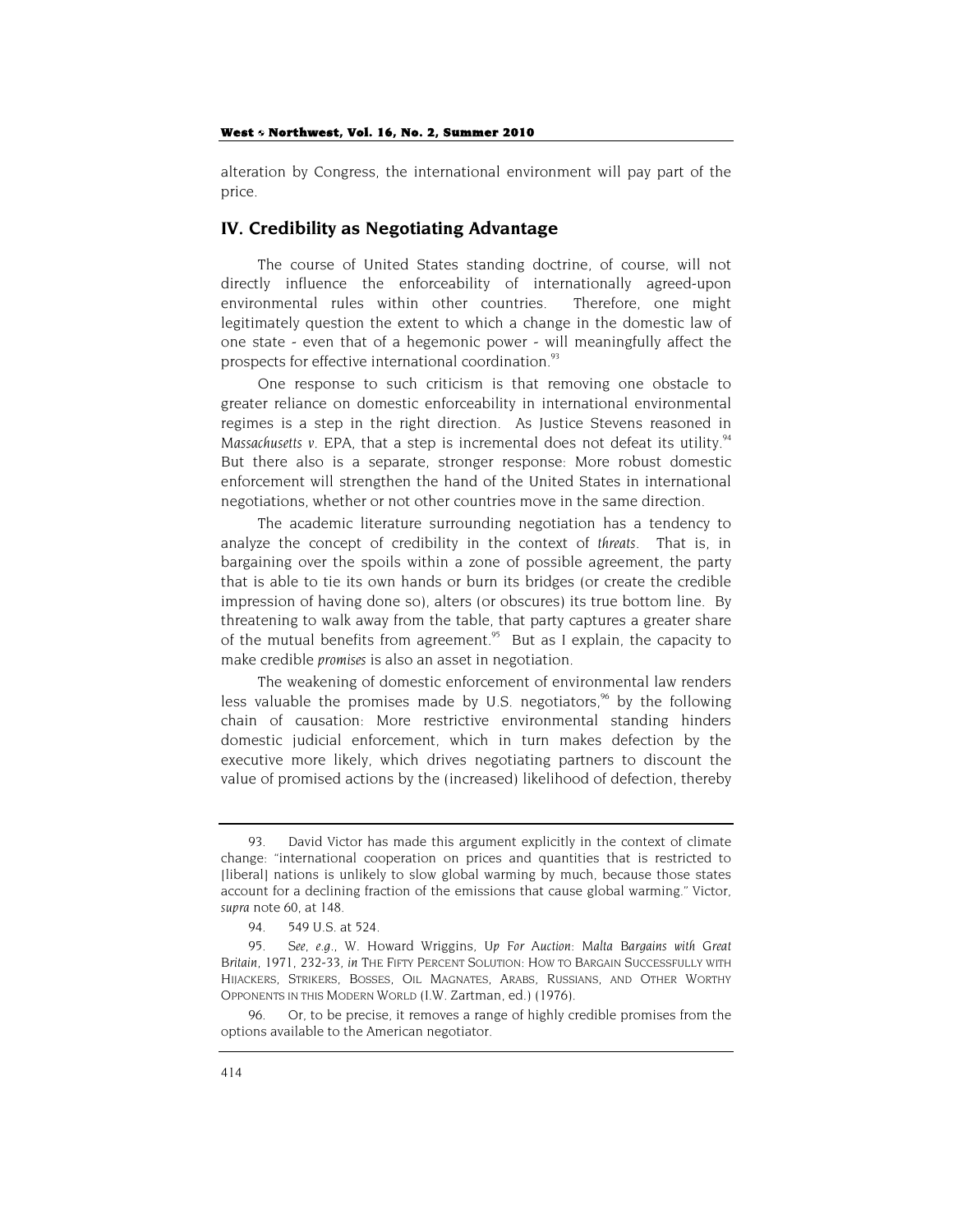rendering U.S. promises less valuable. As a result, the U.S. is able to get less in exchange for its promises in international environmental negotiations.

Many scholars, however, emphasize the value of flexibility in international agreements, particularly in situations of uncertainty. $97$  An advocate of restrictive standing might, in reliance on these analyses, argue that the gain in flexibility to the United States is worth the cost in terms of lost credibility. But the hypothesized *Lujan* apologist would be wrong. Weakened enforcement by the domestic courts serves only to narrow the range of options available to the political branches in the international arena. Whereas a state that is able to make credible promises can calibrate the value of a promise by varying its substantive content as it wishes, a state lacking credibility is limited in what it can (effectively, credibly) promise. In other words, a state in possession of credibility can still enjoy the benefits of flexibility, but the reverse is not true.

Strategies of pre-commitment like domestic enforceability may be particularly useful to hegemonic powers like the United States. Hegemons of course, have a strong interest in preservation of the status quo. While ascendant political forces in the United States have, up to the present, identified the interests of the status quo as in conflict with concerted global action to deal with environmental problems, that position may no longer be tenable. Climate change and other looming ecological crises - not the efforts to deal with them - in fact pose the greater existential threat to the current global order, and American political elites are beginning to understand the need to address them. Thus, the nominees of both major American political parties expressed strong rhetorical support for efforts to deal with climate change in 2008, and a comprehensive cap-and-trade bill passed the House, but not the Senate, in 2009.<sup>98</sup> For a hegemonic power to convince other states to cooperate on its terms, however, it must be able to make credible commitments. Otherwise, the world will remain all too aware of the power of the hegemon to renege after the fact.<sup>99</sup>

The U.S.'s need for credibility on the world stage derives not only from

<sup>97.</sup> GEORGE W. DOWNS & DAVID M. ROCKE, OPTIMAL IMPERFECTION? DOMESTIC UNCERTAINTY AND INSTITUTIONS IN INTERNATIONAL RELATIONS (1995). Kal Raustiala suggests that nonlegal "pledges" are an undervalued tool in international relations, in large part because of the flexibility that they offer to states. Raustiala, *supra* note 89, at 591-92.

<sup>98.</sup> American Clean Energy and Security Act of 2009, H.R. 2454, 111th Cong. (2009).

<sup>99.</sup> Peter F. Cowhey argues that this "top dog problem" plagues all great power commitments, but also that the difficulty is particularly intractable in multilateral regimes. *Domestic Institutions and International Commitments*, *in* THEORY AND STRUCTURE IN INTERNATIONAL POLITICAL ECONOMY 400 (Charles Lipson & Benjamin J. Cohen, eds.) (1999).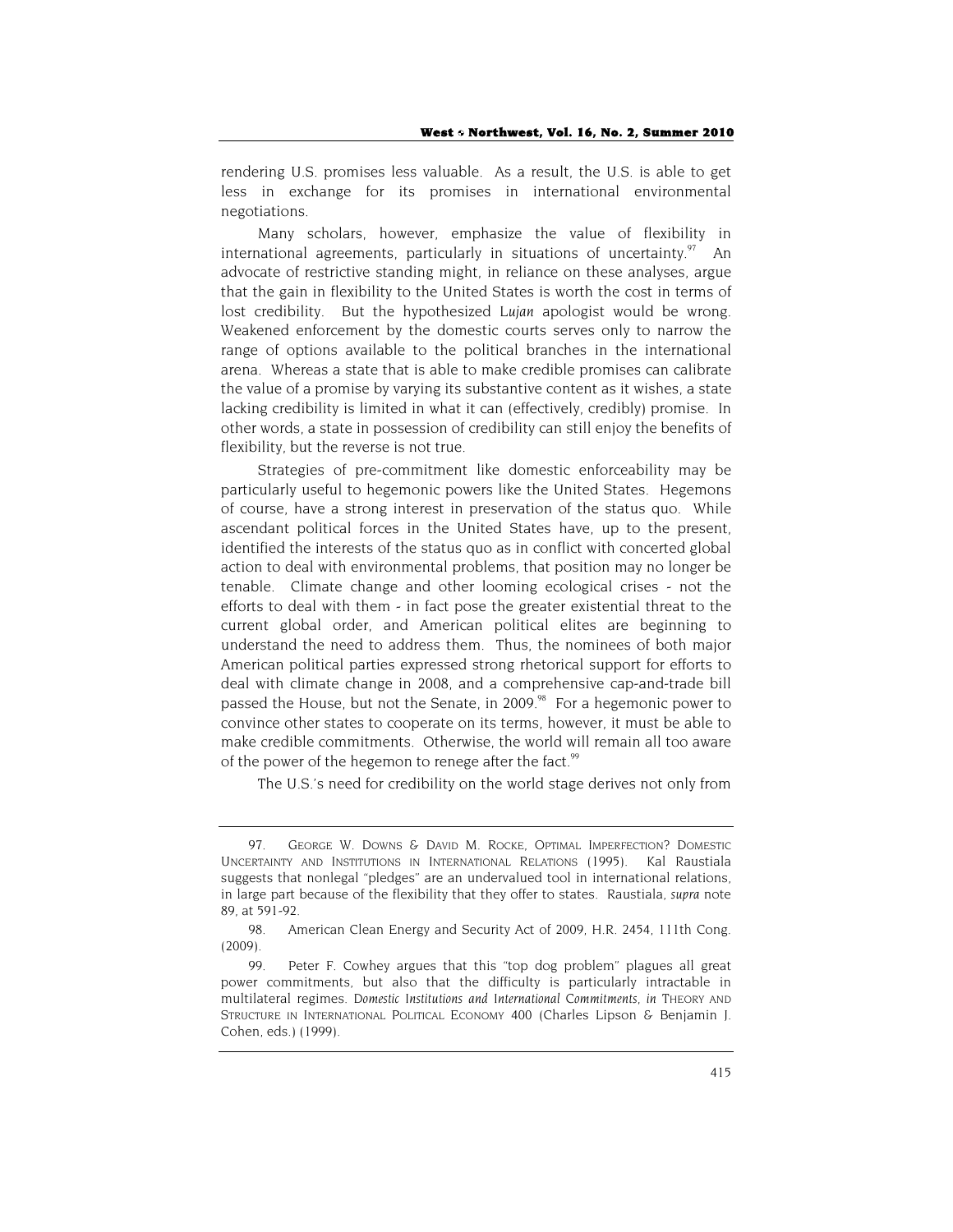structural factors. Though America's image in the world has rebounded substantially since the election of President Obama,<sup>100</sup> it was held in much lower esteem just one year ago.<sup>101</sup> And its perceived flouting of international norms was an important contributor to that decline.<sup>102</sup> The Bush administration's salient decisions to opt out of multilateral efforts, including "unsigning" the Rome Statute of the International Criminal Court, withdrawal from the Anti-Ballistic Missile Treaty, and non-participation in the Kyoto process are unlikely to be completely overlooked by global leaders considering long-term reciprocal cooperation with the United States, Obama's recent charm offensives notwithstanding.

The international community is painfully aware of the periodic willingness of the political branches - particularly the executive - in the United States to spurn international obligations when interests so dictate. Many point out, however, that these manifestations of United States "exceptionalism" consisted not in noncompliance - violation of a binding legal norm - but rather in perfectly legal decisions to opt out of international processes.<sup>103</sup> The point is true for what it is worth, but prominent instances of U.S. noncompliance with binding legal norms are, nonetheless, fairly easy to identify.

One of these instances of noncompliance is the requirement of consular notification in the Vienna Convention on Consular Relations.<sup>104</sup> In Medellin v. Texas,<sup>105</sup> the Supreme Court held that the state of Texas was not bound to refrain from executing Ernesto Medellin, even though the United States was indisputably in breach of its obligations under that treaty.<sup>106</sup> Domestic considerations of federalism and procedural default, therefore, trumped international compliance, much to the dismay of Mexico and many others in the international community.<sup>107</sup> Domestic procedural law also,

<sup>100.</sup> *See Confidence in Obama Lifts U.S. Image Around the World*, Pew Global Attitudes Project, *available at* http://pewresearch.org/pubs/1289/global-attitudessurvey-2009-obama-lifts-america-image (last visited 2/25/10).

<sup>101.</sup> *See America's Image Slips, But Allies Share U.S. Concerns Over Iran, Hamas*, Pew Global Attitudes Project, *available at* http://pewglobal.org/reports/display.php? PageID=825 (last visited 2/25/10).

<sup>102.</sup> *See* Nicholas J. Wheeler, *The Bush Doctrine: The Dangers of American Exceptionalism in a Revolutionary Age*, 27 ASIAN PERSP. 183 (2003).

<sup>103.</sup> *E.g*., Sabrina Safrin, *The Un-Exceptionalism of U.S. Exceptionalism*, 41 VAND. J. TRANSNAT'L. L. 1307, 1313 (2008).

<sup>104.</sup> *See generally* Reed, *supra* note 80.

<sup>105. 552</sup> U.S. 491 (2008)

<sup>106.</sup> *Id.*

<sup>107.</sup> *See* Warren Richey, *Showdown Over a Texas Execution*, The Christian Science Monitor, July 31, 2008, *available at* http://www.csmonitor.com/2008/0731/p03s05 usju.html ("It threatens to undercut US standing in the world by suggesting a lack of respect for the ICJ, analysts say.").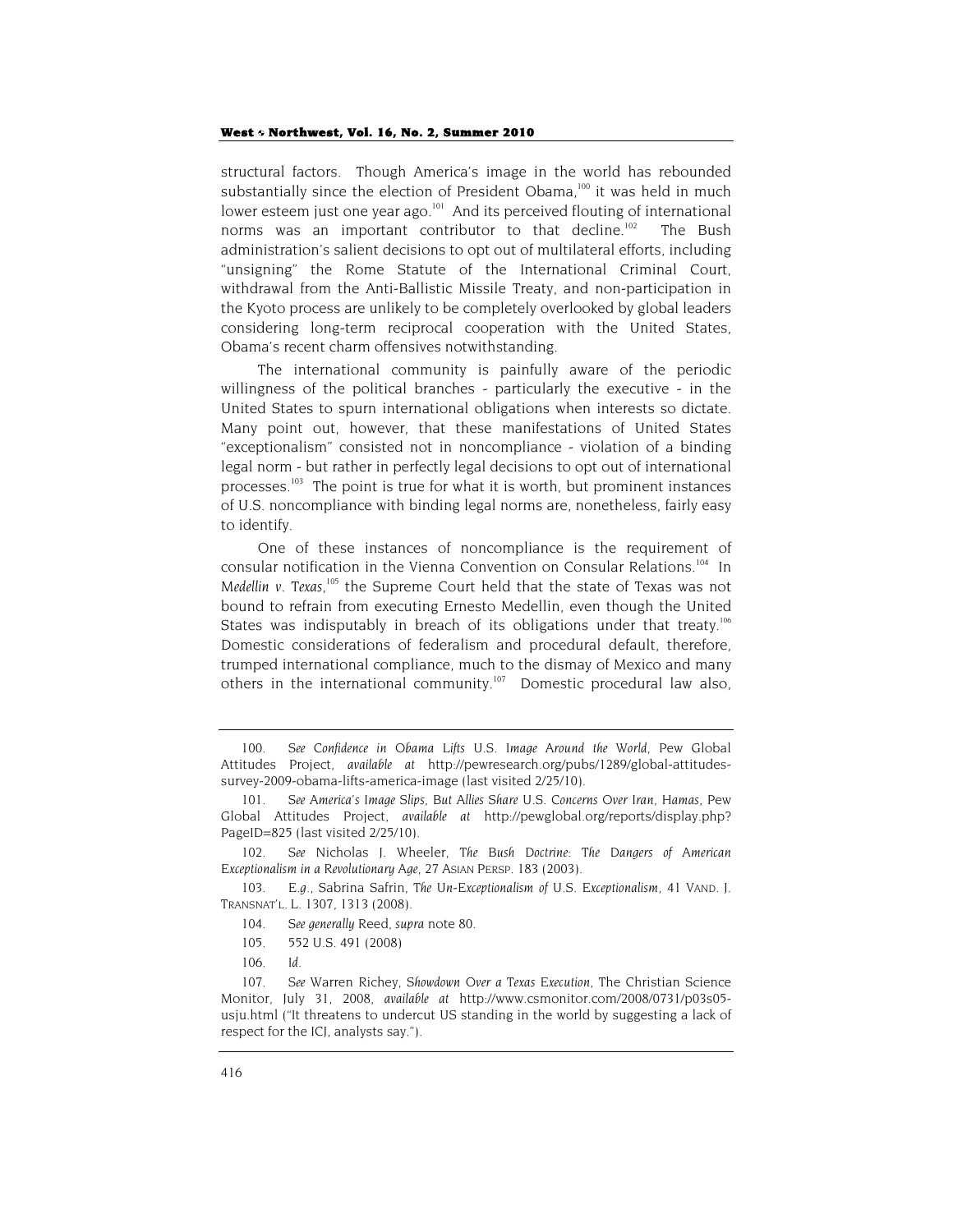arguably, trumped international obligations for some time in the case of the prisoners of the war on terror held at Guantanamo. With respect to those individuals, the protections of the Geneva Conventions were undone - or at least very significantly delayed - by the jurisdictional requirements of U.S. law.<sup>108</sup> Comprehensive treatment of these controversies is beyond the scope of this paper, but the basic point is clear: the U.S.'s prospective negotiating partners are likely to be attentive to the risk that procedural hurdles - like strict standing - will undermine U.S. compliance in the environmental arena as well.

## **V. Conclusion**

Several unresolved questions about Article III standing have important implications for the viability and effectiveness of citizen suits in environmental cases. If courts continue the recent trend of allowing procedural doctrines to restrict these suits, the shift may have important international repercussions which have not yet been fully reckoned with. Most important among these is that the unavailability of domestic enforcement of environmental laws through citizen suits will tend to undermine compliance with international environmental obligations. Both the negotiating position of the United States and the prospects for effective cooperation on the most pressing environmental issues facing humanity will suffer accordingly.

<sup>108.</sup> *See* Jenny S. Martinez, *Process and Substance in the "War on Terror,"* 108 COLUM. L. REV. 1013 (2008).